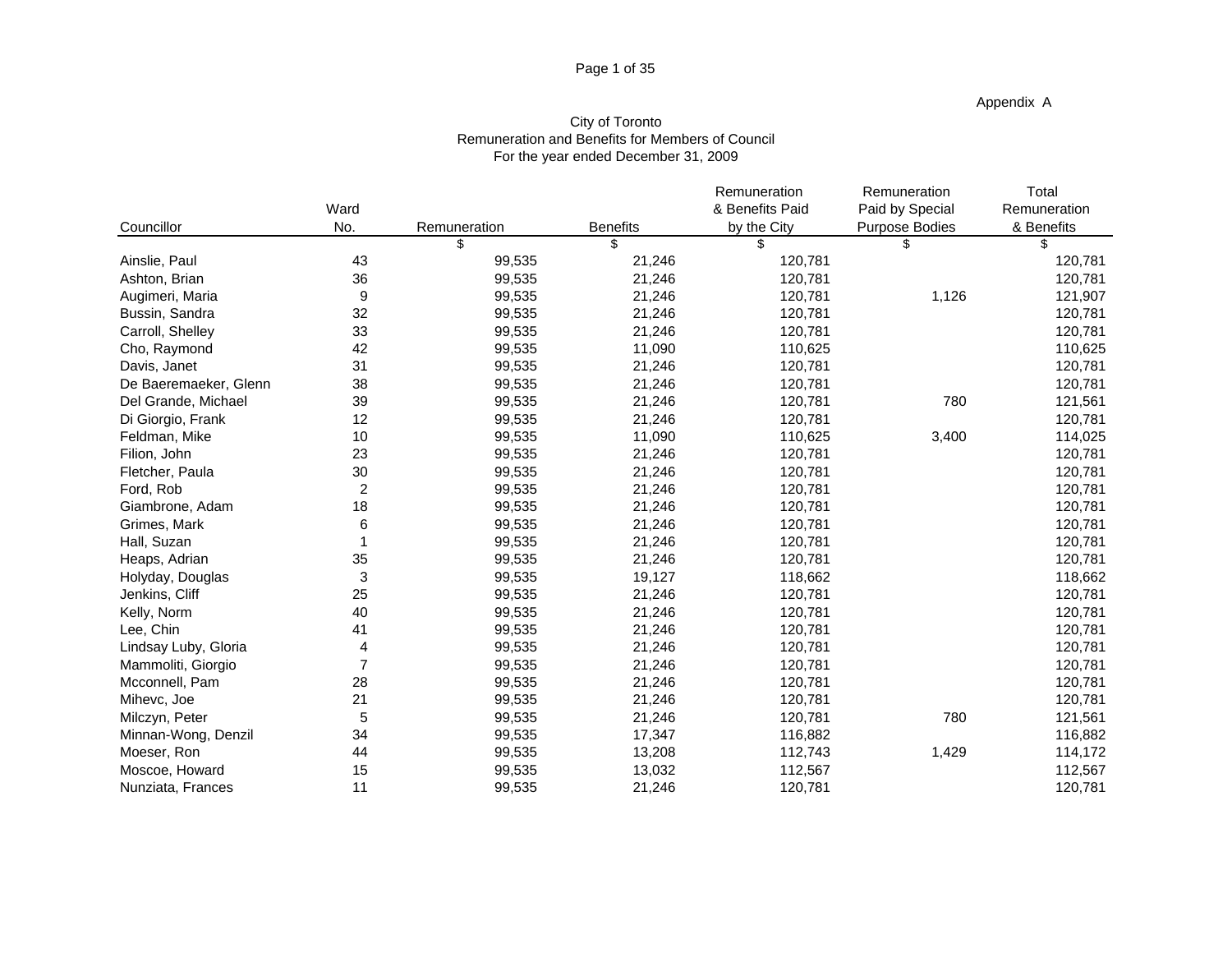## Page 2 of 35

### Appendix A

# City of Toronto Remuneration and Benefits for Members of Council For the year ended December 31, 2009

|       |              |                                                                                                                                                | Remuneration                                                                                                                                         | Remuneration                                                                                                                                                          | Total                                      |
|-------|--------------|------------------------------------------------------------------------------------------------------------------------------------------------|------------------------------------------------------------------------------------------------------------------------------------------------------|-----------------------------------------------------------------------------------------------------------------------------------------------------------------------|--------------------------------------------|
| Ward  |              |                                                                                                                                                | & Benefits Paid                                                                                                                                      |                                                                                                                                                                       | Remuneration                               |
| No.   | Remuneration | <b>Benefits</b>                                                                                                                                | by the City                                                                                                                                          | Purpose Bodies                                                                                                                                                        | & Benefits                                 |
|       |              |                                                                                                                                                |                                                                                                                                                      |                                                                                                                                                                       |                                            |
| 29    |              | 19,127                                                                                                                                         | 118,662                                                                                                                                              |                                                                                                                                                                       | 118,662                                    |
| 17    |              |                                                                                                                                                |                                                                                                                                                      |                                                                                                                                                                       | 120,781                                    |
| 19    |              |                                                                                                                                                |                                                                                                                                                      |                                                                                                                                                                       | 120,781                                    |
| 26    |              |                                                                                                                                                |                                                                                                                                                      | 87                                                                                                                                                                    | 120,868                                    |
|       |              |                                                                                                                                                |                                                                                                                                                      |                                                                                                                                                                       | 120,781                                    |
|       |              |                                                                                                                                                |                                                                                                                                                      |                                                                                                                                                                       | 118,268                                    |
|       |              |                                                                                                                                                |                                                                                                                                                      |                                                                                                                                                                       | 120,781                                    |
| 13    |              |                                                                                                                                                |                                                                                                                                                      |                                                                                                                                                                       | 120,781                                    |
| 24    |              |                                                                                                                                                |                                                                                                                                                      |                                                                                                                                                                       | 120,781                                    |
|       |              |                                                                                                                                                |                                                                                                                                                      |                                                                                                                                                                       | 120,781                                    |
| 27    |              |                                                                                                                                                |                                                                                                                                                      |                                                                                                                                                                       | 120,781                                    |
|       |              |                                                                                                                                                |                                                                                                                                                      |                                                                                                                                                                       | 120,781                                    |
|       | 99,535       |                                                                                                                                                |                                                                                                                                                      |                                                                                                                                                                       | 118,662                                    |
|       |              |                                                                                                                                                |                                                                                                                                                      |                                                                                                                                                                       | 5,272,633                                  |
| Mayor | 167,627      |                                                                                                                                                |                                                                                                                                                      |                                                                                                                                                                       | 198,568                                    |
|       |              |                                                                                                                                                |                                                                                                                                                      |                                                                                                                                                                       | 5,471,201                                  |
|       |              | (Note 1)                                                                                                                                       |                                                                                                                                                      | (Note 2)                                                                                                                                                              |                                            |
|       |              | 99,535<br>99,535<br>99,535<br>99,535<br>99,535<br>99,535<br>99,535<br>99,535<br>99,535<br>99,535<br>99,535<br>99,535<br>4,379,540<br>4,547,167 | 21,246<br>21,246<br>21,246<br>21,246<br>17,347<br>21,246<br>21,246<br>21,246<br>21,246<br>21,246<br>21,246<br>19,127<br>884,105<br>30,941<br>915,046 | 120,781<br>120,781<br>120,781<br>120,781<br>116,882<br>120,781<br>120,781<br>120,781<br>120,781<br>120,781<br>120,781<br>118,662<br>5,263,645<br>198,568<br>5,462,213 | Paid by Special<br>1,386<br>8,988<br>8,988 |

### Notes:

| The benefits for certain Councillors are lower than others owing to different requirements.                                                                                                                                                                                                                                      |
|----------------------------------------------------------------------------------------------------------------------------------------------------------------------------------------------------------------------------------------------------------------------------------------------------------------------------------|
| The remuneration was paid by the following organizations:<br>Toronto and Region Conservation Authority, being a per diem of \$86.62 per meeting attended<br>per twenty-four hour period: \$5,588;<br>Social Housing Services Corporation, being a per diem of \$400 or \$650 beyond four hours<br>per meeting attended: \$3,400. |

3 Certain elected officials donated the net of their 2.42% cost of living increase for 2009 to the City of Toronto.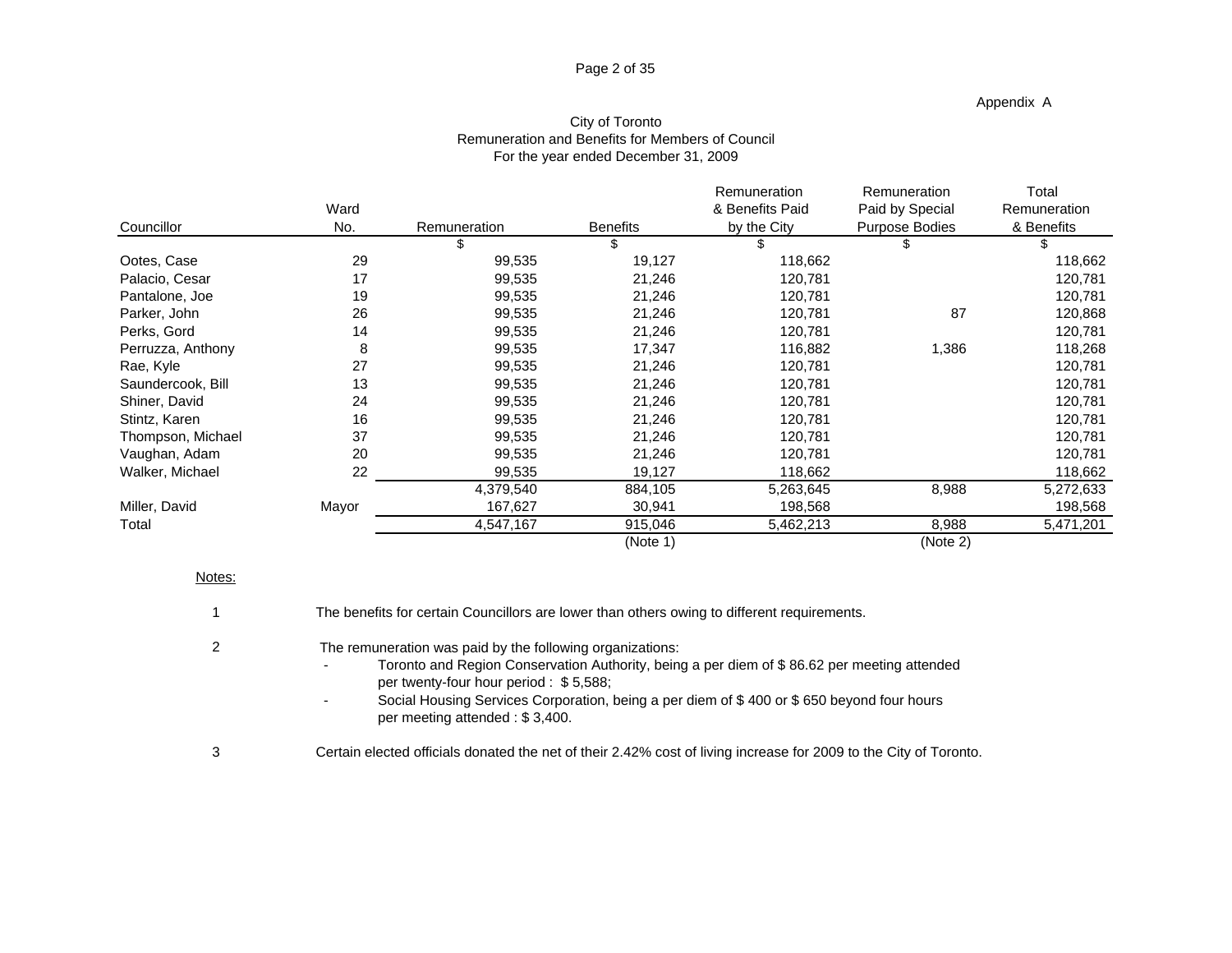### City of Toronto Councillors' Office Expenses For the year ended December 31, 2009

|                                   |                |                |            |                                |          |                                |              | City Hall/                          |                 |              |                        |                                 |                     |                                                  |                    |
|-----------------------------------|----------------|----------------|------------|--------------------------------|----------|--------------------------------|--------------|-------------------------------------|-----------------|--------------|------------------------|---------------------------------|---------------------|--------------------------------------------------|--------------------|
|                                   |                |                |            |                                |          |                                |              | Civic Centre                        |                 |              |                        |                                 |                     |                                                  | Community          |
|                                   |                | Staff          |            |                                |          |                                | Constituency | Rent &                              |                 |              |                        |                                 |                     | Expenses                                         | Event              |
|                                   |                | Salaries       | Office     | Transp.,                       | Printing |                                |              | & Business Constituency Advertising |                 | Professional | Travel                 |                                 |                     | Paid by                                          | Expenses           |
|                                   | Ward Budget    |                | Equipment  | Kilometrage                    |          | Postage & Telecom              | Meeting      | Office                              | and             | & Technical  | (See                   | Other                           | Other               |                                                  | Personal Funded by |
| Councillor                        | No. Overage    |                | & Supplies | $rac{8 \text{ Parkinson}}{\$}$ | Courier  | Services                       | Expenses     | Expenses                            | Promotion       | Services     |                        | Appendix C) Expenses Recoveries | Total               | Funds                                            | Donations          |
|                                   |                |                |            |                                |          |                                |              |                                     |                 |              |                        |                                 |                     |                                                  |                    |
|                                   |                |                |            |                                |          |                                |              |                                     |                 |              |                        |                                 |                     |                                                  |                    |
| Ainslie, Paul                     | 43             |                | 1,782      | 23                             | 26,336   | 3,068                          | 3,763        | 4,317                               | 4,755           | 53           |                        | 4,266                           |                     | 48,363                                           |                    |
| Ashton, Brian                     | 36             | 10,497         | 1,526      | 3,527                          | 9,726    | 918                            | 828          | 4,950                               | 8,977           |              |                        | 2,765                           |                     | 43,714                                           |                    |
| Augimeri, Maria<br>Bussin, Sandra | 9              | 3,830          | 1,825      | 1,548                          | 24,241   | 3,578                          | 2,292        | 2,616                               | 1,430           | 4,716        |                        | 2,867                           |                     | 48,943                                           |                    |
|                                   | 32             |                | 2,116      | 1,533                          | 5,490    | 4,866                          | 1,696        |                                     | 10,674          | 17,701       |                        | 7,106                           | (454)               | 50,728                                           |                    |
| Carroll, Shelley                  |                |                | 1,317      | 506                            | 9,761    | 3,207                          | 2,586        | 4,800                               | 1,809           | 6,913        | 843                    | 4,784                           |                     | 36,526                                           |                    |
| Cho, Raymond                      | 42             |                | 449        | 6,013                          | 27,910   | 1,142                          | 3,013        | 1,440                               | 1,139           |              |                        | 6,003                           |                     | 47,109                                           |                    |
| Davis, Janet                      |                |                | 2,987      | 192                            | 26,200   | 3,094                          | 4,698        | 2,712                               | 8,493           | 1,410        |                        | 1,597                           |                     | 51,383                                           |                    |
| De Baeremaeker, Glenn             | -38            |                | 6,210      | 619                            | 16,485   | 2,046                          | 11,646       |                                     | 1,232           | 378          | 195                    | 2,442                           |                     | 41,253                                           | 4,500              |
| Del Grande, Mike                  |                |                | 1,466      | 2,666                          | 13,712   | 411                            | 1,869        | 2,004                               |                 |              |                        | 1,650                           |                     | 23,778                                           |                    |
| Di Giorgio, Frank                 |                |                | 756        | 37                             | 13,590   | 1,093                          | 1,262        | 2,796                               | 634             | 250          |                        | 2,780                           |                     | 23,198                                           |                    |
| Feldman, Mike                     |                |                | 2,744      | 140                            | 9,794    | 3,183                          | 662          | 3,912                               | 1,007           |              |                        | 35                              |                     | 21,477                                           |                    |
| Filion, John                      | 23             | 3,342          | 3,061      | 508                            | 20,826   | 2,689                          | 5,419        | 3,864                               | 6,656           | 2,100        |                        | 447                             | (114)               | 48,798                                           |                    |
| Fletcher, Paula                   |                |                | 1,604      | 458                            | 14,344   | 7,261                          | 2,691        |                                     | 9,188           | 6,385        | 3,788                  | 3,968                           |                     | 49,687                                           |                    |
| Ford, Rob                         |                |                |            |                                |          |                                |              |                                     |                 |              |                        |                                 |                     | 709                                              |                    |
| Giambrone, Adam                   | 18             |                | 2,061      | 3,058                          | 14,591   | 311                            | 1,273        | 13,626                              | 385             | 3,400        | 585                    | 5,985                           | (3, 443)            | 41,832                                           |                    |
| Grimes, Mark                      |                |                | 4,641      | 247                            | 12,038   | 5,469                          | 8,694        |                                     | 6,665           | 6,162        |                        | 1,384                           |                     | 45,300                                           |                    |
| Hall, Suzan                       |                |                | 905        | 3,290                          | 11,233   | 1,113                          | 1,361        | 18,627                              | 825             |              |                        | 1,587                           | (200)               | 38,741                                           |                    |
| Heaps, Adrian                     |                |                | 2,532      | 1,111                          | 22,637   | 1,183                          | 10,517       | 996                                 | 4,518           | 1,624        |                        | 2,533                           |                     | 47,651                                           |                    |
| Holyday, Douglas                  |                |                | 136        | 87                             | 88       | 503                            |              | 1,548                               |                 |              |                        |                                 |                     | 2,396                                            |                    |
| Jenkins, Cliff                    | 25             | 5,290          | 684        | 1,744                          | 15,271   | 342                            | 748          | 3,672                               | 1,705           | 124          |                        | 313                             |                     | 29,893                                           |                    |
| Kelly, Norman                     | 40             |                | 4,033      | 7,576                          | 9,272    | 707                            | 4,235        |                                     | 846             | 6,858        |                        | 2,332                           |                     | 35,859                                           |                    |
| Lee, Chin                         |                |                | 1,822      | 3,805                          | 18,592   | 1,634                          | 910          | 2,004                               | 660             | 610          |                        | 1,631                           |                     | 31,668<br>210                                    |                    |
| Lindsay Luby, Gloria              | $\overline{4}$ | 1,419          | 2,094      | 108                            | 15,419   | 1,296                          | 1,036        |                                     |                 |              |                        | 1,206                           |                     | 22,635                                           |                    |
| Mammoliti, Giorgio                | $\overline{7}$ | 1,448          | 4,535      | 475                            | 7,798    | 16,557                         | 1,899        | 8,890                               | 787             | 470          |                        | 3,201                           |                     | 46,060                                           |                    |
| McConnell, Pam                    | 28             | 21,062         | 1,533      | 1,223                          | 13,988   | 1,628                          | 1,843        | 2,004                               | 2,614           |              | 1,351                  | 1,200                           |                     | 48,446                                           |                    |
| Mihevc, Joe                       |                |                | 5,466      | 1,032                          | 7,959    | 3,121                          | 4,839        | 7,603                               | 825             | 10,497       | 1,844                  | 8,791                           |                     | 51,977                                           |                    |
| Milczyn, Peter                    |                | 434            | 264        | 103                            | 7,909    | 2,829                          | 1,055        |                                     | 5,606           | 800          | 2,522                  | 814                             |                     | 22,336                                           |                    |
| Minnan-Wong, Denzil               | 34             |                | 4,057      | 1,990                          | 12,147   | 4,319                          | 572          | 4,800                               | 285             | 3,060        | 4,177                  | 1,681                           |                     | 37,088                                           |                    |
| Moeser, Ron                       | 44             |                | 6,484      | 2,525                          | 10,946   | 2,714                          | 1,518        | 20,139                              | 3,168           | 450          |                        | 1,910                           |                     | 49,854                                           |                    |
| Moscoe, Howard                    | 15             | 4,020          | 2,953      | 3,444                          | 4,610    | 1,398                          | 96           |                                     | 1,547           |              |                        | 305                             |                     | 18,373                                           |                    |
| Nunziata, Frances                 | 11             |                | 1,010      |                                | 2,425    |                                | 198          |                                     | 2,316           |              |                        |                                 |                     | 5,949                                            |                    |
| Ootes, Case                       |                |                | 1,311      | 47                             | 10,948   | 2,623                          | 842          | 2,856                               | 1,781           |              |                        | 870                             |                     | 21,278                                           |                    |
| Palacio, Cesar                    | 17             |                | 1,250      |                                | 29,079   | 2,951                          | 589          | 3,306                               | 4,773           | 1,058        |                        | 5,405                           |                     | 48,411                                           |                    |
| Pantalone, Joe                    | 19             | 11,593         | 2,104      | 197                            | 10,630   | 2,628                          | 938          | 1,200                               | 4,487           | 3,511        |                        | 4,861                           |                     | 42,149                                           |                    |
| Parker, John                      | 26             |                | 656        | 66                             | 18,395   | 706                            | 3,184        | 7,370                               | 13,424          | 33           |                        | 8,324                           |                     | 52,158                                           |                    |
| Perks, Gord                       | 14             | 5,193          | 791        | 3,089                          | 307      | 3,247                          | 461          | 1,530                               | 2,835           | 3,081        | 148                    | 1,886                           |                     | 22,568                                           |                    |
| Perruzza, Anthony                 |                |                | 6,350      | 2,093                          | 16,145   | 5,233                          | 3,852        | 2,616                               | 4,451           | 3,186        | 124                    | 2,312                           |                     | 46,362                                           | 1,500              |
| Rae, Kyle                         |                |                | 2,284      | 2,653                          | 13,301   | 4,219                          | 1,167        | 2,796                               | 4,633           | 4,400        | 1,687                  | 5,691                           |                     | 42,831                                           |                    |
| Saundercook, Bill                 | 13             |                | 989        | 598                            | 16,180   | 3,940                          | 488          | 16,428                              | 3,406           | 3,282        | 2,501                  | 2,012                           |                     | 49,824                                           |                    |
| Shiner, David                     |                |                | 1,242      | 2,235                          | 13,923   | 2,951                          | 621          | 2,640                               | 1,147           | 197          |                        | 3,700                           |                     | 28,656                                           |                    |
| Stintz, Karen                     | 16             | 24,420         | 1,069      | 78                             | 607      | 3,052                          | 2,423        |                                     |                 | 9,083        |                        | 3,638                           |                     | 44,401                                           |                    |
| Thompson, Michael                 | 37             | 1,729          | 1,930      | 9,623                          | 18,184   | 3,827                          | 2,020        |                                     | 2,400           | 2,109        |                        | 1,825                           |                     | 43,647                                           |                    |
| Vaughan, Adam                     | 20             | 37,713         | 755        | 389                            | 3,424    | 2,752                          | 199          |                                     | 342             | 2,796        | 1,418                  | 3,010                           |                     | 52,798                                           |                    |
|                                   |                | 8,377          | 2.388      | 224                            | 21.953   | 133                            | QAB          |                                     | 722             | 13.600       |                        | 4.707                           |                     | 53.052                                           |                    |
|                                   |                |                |            |                                |          |                                |              |                                     |                 |              |                        |                                 |                     |                                                  |                    |
| Walker, Michael<br>Total          |                | 140,367 96,172 |            |                                |          | 70,880 578,414 119,942 100,951 |              |                                     | 158,062 133,269 |              | 120,297 21,183 123,824 |                                 | $(4,211)$ 1,659,150 | (Note 3) (Note 4) (Notes 1, 2) (Note 5) (Note 6) | 919 6,000          |

Appendix B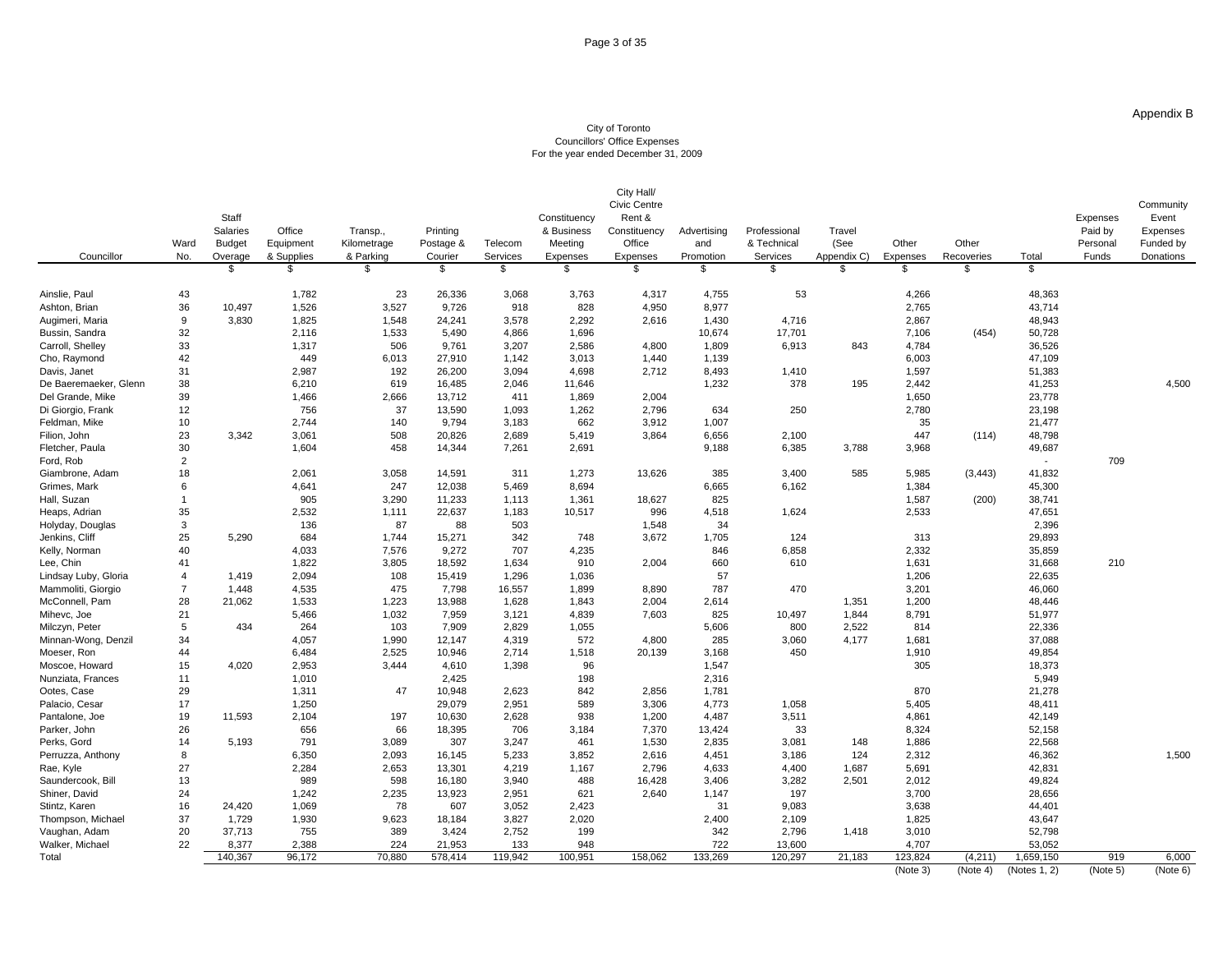Appendix B

#### City of Toronto Councillors' Office Expenses For the year ended December 31, 2009

|                                |                                                                                                                                                                                                               | Civic Centre          |             |                      |            |          | Communi <sup>+</sup> |
|--------------------------------|---------------------------------------------------------------------------------------------------------------------------------------------------------------------------------------------------------------|-----------------------|-------------|----------------------|------------|----------|----------------------|
|                                | Constituency                                                                                                                                                                                                  | Rent &                |             |                      |            | Expenses | Event                |
| Salaries<br>Office<br>Transp., |                                                                                                                                                                                                               | nstituencv            |             |                      |            | Paid by  | Expenses             |
| Ward<br>Kilometrage<br>Budget  | Telecom<br>Meetina                                                                                                                                                                                            | Office<br>and         | & Technical | (See<br>Other        | Other      | Personal | Funded by            |
| & Parking<br>& Supplies        | Courier<br>Expenses                                                                                                                                                                                           | Expenses<br>Promotion | Services    | Appendix C) Expenses | Recoveries | Total    | Funds Donations      |
|                                |                                                                                                                                                                                                               |                       |             |                      |            |          |                      |
|                                |                                                                                                                                                                                                               |                       |             |                      |            |          |                      |
| Notas                          |                                                                                                                                                                                                               |                       |             |                      |            |          |                      |
|                                | In 2009, each Councillor has an office expense budget of \$53,100.00 to pay for allowable expenses as per the Councillor Expense Policy,                                                                      |                       |             |                      |            |          |                      |
|                                | approved by Council at its meeting on July 15, 16 and 17, 2008.<br>Facto Occasillat the contracted with a count of concerns about also bigher Office Forecase business. The concerns continued and accessorie |                       |             |                      |            |          |                      |
|                                |                                                                                                                                                                                                               |                       |             |                      |            |          |                      |

2. Each Councillor has been provided with a report of expenses charged to his/her Office Expenses budget. The reports were reviewed and approved by the Councillors. The contract of the contract of the contract of the council of the Councillors. The contract of the council of the council of the council of the council of the council of the council of the council of t

3. Other Expenses include grants, donations to community groups, ticket/admission fees, registration fees, tuition reimbursements, charges from Solid Waste Management Services for compost and blue boxes re: Environment Day, membership fees and other miscellaneous expenses.

4. Other recoveries pertain to office expenses incurred by Councillor Giambrone as Chair of Toronto Transit Commission and reimbursed by the TTC; reimbursement to Councillor Hall from West Humber Collegiate Institute for the purchase of compost from Solid Waste Management on their behalf; and cost-sharing or reimbursement of printing and photocopying costs for Councillors Bussin and Filion from Divisional capital programs.

### 5. Office Expenses paid by Personal Funds - Not included in Office Expenses Total

As per Section 4.6 of the Councillor Expense Policy, titled "Using Personal Funds", approved by Toronto City Council at its meeting on July 15, 16 and 17, 2008, Councillors must disclose office expenses using personal funds to the City Clerk's Office. A memo was sent to Councillors to remind them of this requirement. Two Councillors have confirmed the use of personal funds as follows:

|      |      | Office |                                         | Professional |                                          |       |
|------|------|--------|-----------------------------------------|--------------|------------------------------------------|-------|
|      |      |        | Equipment Advertising & Technical Other |              |                                          |       |
| Name | Ward |        |                                         |              | & Supplies & Promotion Services Expenses | Total |
|      |      |        |                                         |              |                                          |       |
| Ford |      | 171    | 205                                     |              | 333                                      | 709   |
| Lee  |      |        |                                         | 210          |                                          | 210   |

### 6. Community Event Expenses funded by Donations - Not included in Office Expenses Total

As per Executive Committee Report 22.6 titled "Report on Issues Arising Out of Operation of Members Code of Conduct and Complaint Protocol", approved by Toronto City Council at its meeting on July 15, 16 and 17, 2008. The report permits Members of Council to accept sponsorships and donations for Council Member-Organized Community Events but limits such donations to \$10,000 (in cash or in-kind) for all events per year. In 2009, the expenses funded, per Councillor, are as follows:

|                         |      |           |            |           | COLISTING              |           |               |
|-------------------------|------|-----------|------------|-----------|------------------------|-----------|---------------|
|                         |      |           | Office     | Printing  | & Business Advertising |           |               |
|                         |      | Donations | Equipment  |           | Meetina                |           | Total         |
|                         | Ward |           | & Supplies | " Courier | Expenses               | Promotion | Expenses      |
|                         |      |           |            |           |                        |           | $\sim$ $\sim$ |
| De Baeremaeker          |      | 4,500)    | 2,500      |           |                        |           | 4,500         |
| (Note A) De Baeremaeker |      | (3,000)   |            |           |                        |           |               |
|                         |      |           |            |           |                        |           |               |
| Perruzza                |      |           |            |           |                        |           |               |

Note A: Councillor De Baeremaeker received \$3,000 worth of Gift Cards from Scarborough Town Centre that were fully utilized at various Ward events in 2009.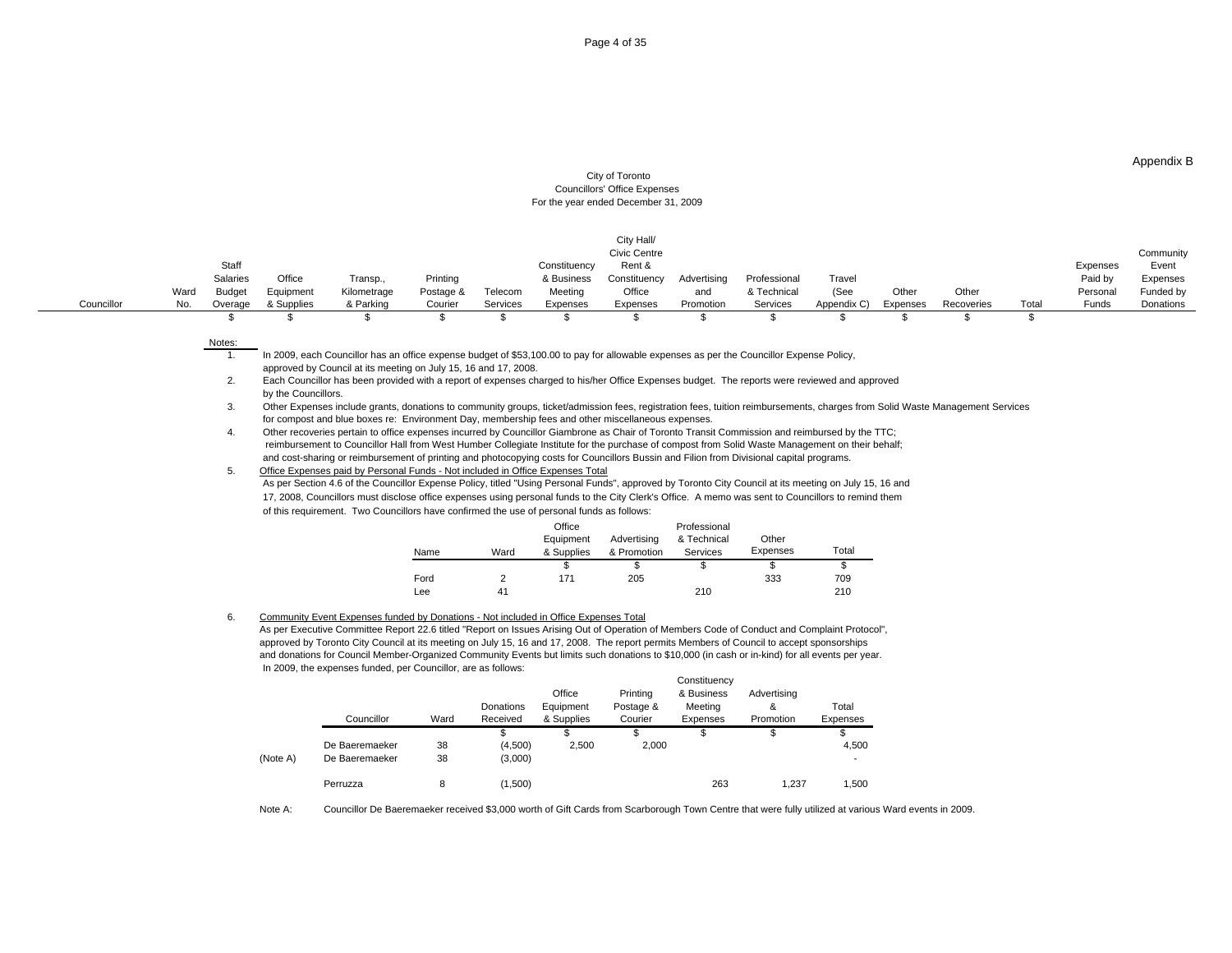Page 5 of 35

Appendix C

| Councillor       | Ward No. | Name of Conference/Event<br>(Location, Date)                                                                                                                                                                    | <b>Council Authority</b><br>(approved under<br><b>Executive Committee</b><br>Report No. 22, Clause 7,<br>July 15, 16 & 17, 2008 | Source                                             | Total |
|------------------|----------|-----------------------------------------------------------------------------------------------------------------------------------------------------------------------------------------------------------------|---------------------------------------------------------------------------------------------------------------------------------|----------------------------------------------------|-------|
| Augimeri, Maria  |          | International Union of Public Transport (UITP) World Congress<br>Vienna, Austria<br>June 6 - 11, 2009                                                                                                           | <b>TTC Corporate Travel Policy</b>                                                                                              | Local Board -<br><b>Toronto Transit Commission</b> | 5,343 |
|                  |          | Paris Air Show<br>Paris, France<br>June 14 - 17, 2009<br>(Air fare was paid by Toronto Transit Commission<br>because Councillor Augimeri attended the show<br>after the UITP World Congress in Vienna, Austria) |                                                                                                                                 | City Division - Economic<br>Development & Culture  | 1,221 |
|                  |          | Canadian Capital Cities Conference<br>Whitehorse, Yukon<br>August 19 - 23, 2009                                                                                                                                 |                                                                                                                                 | City Division - Parks, Forestry<br>& Recreation    | 1,669 |
|                  |          | Total                                                                                                                                                                                                           |                                                                                                                                 |                                                    | 8,233 |
| Bussin, Sandra   | 32       | International Union of Public Transport (UITP) World Congress<br>Vienna, Austria<br>June 6 - 12, 2009                                                                                                           | <b>TTC Corporate Travel Policy</b>                                                                                              | Local Board -<br><b>Toronto Transit Commission</b> | 6,530 |
|                  |          | Total                                                                                                                                                                                                           |                                                                                                                                 |                                                    | 6,530 |
| Carroll, Shelley | 33       | Federation of Canadian Municipalities<br>72nd Annual Conference & Municipal Expo<br>Whistler, British Columbia<br>June 5 - 8, 2009                                                                              |                                                                                                                                 | Council - Corporate Travel                         | 3,612 |
|                  |          | Columbia Institute's Centre for Civic Governance<br>Facing the Challenge: Strategies for a Green & Inclusive Recovery<br>King City, Ontario<br>June 19 - 20, 2009                                               |                                                                                                                                 | Council - Office Travel                            | 195   |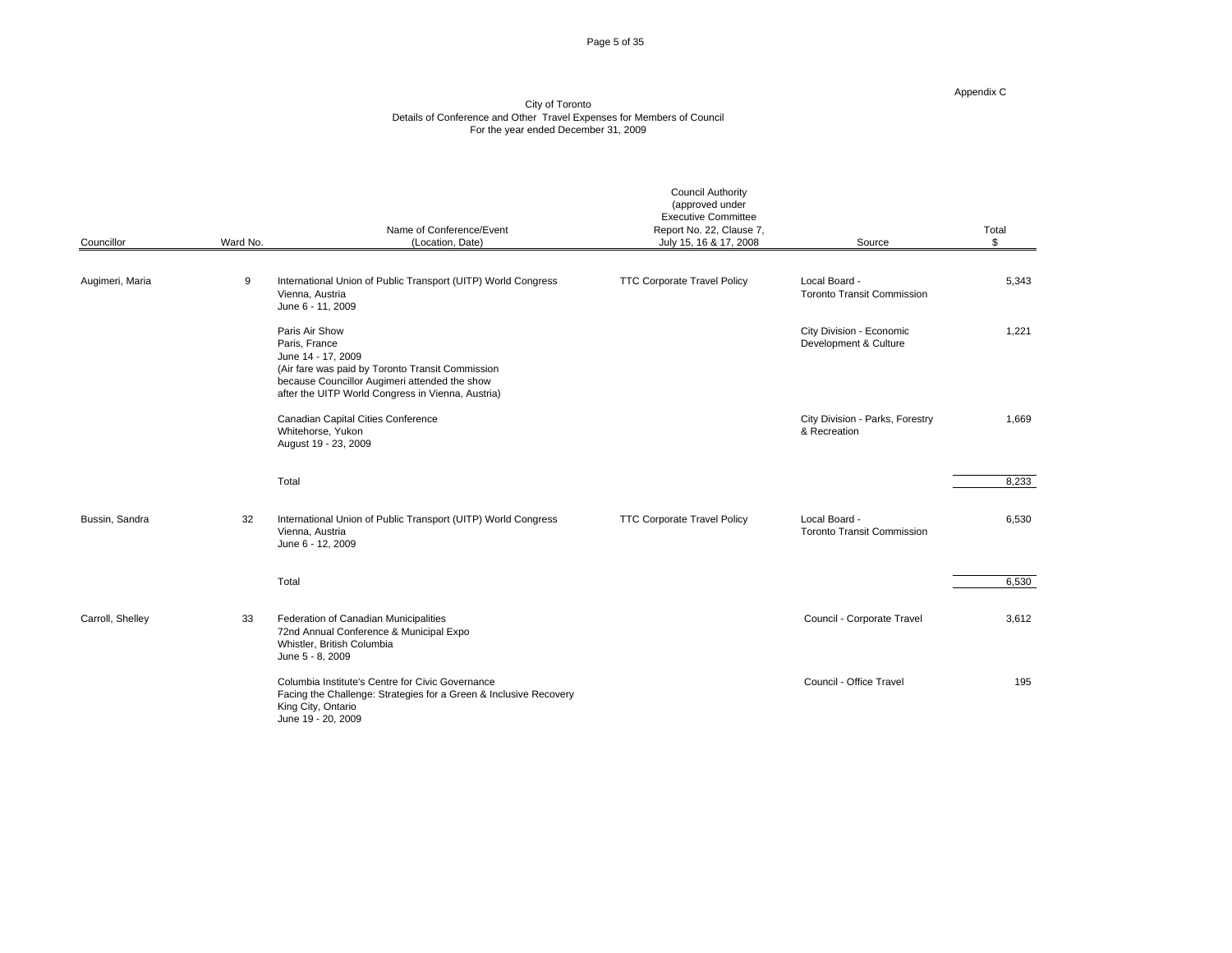Page 6 of 35

#### Appendix C

|                       |          | Name of Conference/Event                                                                                                                                                                                         | <b>Council Authority</b><br>(approved under<br><b>Executive Committee</b><br>Report No. 22, Clause 7, |                                                   | Total                           |
|-----------------------|----------|------------------------------------------------------------------------------------------------------------------------------------------------------------------------------------------------------------------|-------------------------------------------------------------------------------------------------------|---------------------------------------------------|---------------------------------|
| Councillor            | Ward No. | (Location, Date)                                                                                                                                                                                                 | July 15, 16 & 17, 2008                                                                                | Source                                            |                                 |
|                       |          | OECD (Organization for Economic Co-operation<br>& Developmemt ) LEED Programme -<br>The Work Foundation Annual Conference<br>London, England<br>July 1 - 5, 2009                                                 |                                                                                                       | City Division - Economic<br>Development & Culture | 3,628                           |
|                       |          | Local Government Association of Queensland<br>113th Annual Conference<br>Brisbane, Australia<br>August 24 - 27, 2009<br>(Local Government Association of Queensland paid for airfare<br>and hotel accommodation) |                                                                                                       | Council - Office Travel                           | 648                             |
|                       |          | Total                                                                                                                                                                                                            |                                                                                                       |                                                   | 8,083                           |
| Cho, Raymond          |          | 42 Northern Zoos Research & Reconnaissance Trip -<br>Winter festival and winter programs<br>Ottawa, Ontario; Gatineau & Montreal, Quebec;<br>Vermont & Buffalo, New York, USA<br>March 2 - 7, 2009               | Approved by Board<br>February 26, 2009                                                                | Local Board -<br>Toronto Zoo                      | 603                             |
|                       |          | Total                                                                                                                                                                                                            |                                                                                                       |                                                   |                                 |
| De Baeremaeker, Glenn | 38       | Columbia Institute's Centre for Civic Governance<br>Facing the Challenge: Strategies for a Green & Inclusive Recovery<br>King City, Ontario<br>June 19 - 20, 2009                                                |                                                                                                       | Council - Office Travel                           | 195                             |
|                       |          | Total                                                                                                                                                                                                            |                                                                                                       |                                                   | $\overline{\qquad \qquad }$ 195 |
| Fletcher, Paula       | 30       | Federation of Canadian Municipalities<br><b>Board of Directors Meeting</b><br>Victoria, British Columbia<br>March 4 - 7, 2009                                                                                    |                                                                                                       | Council - Corporate Travel                        | 1,165                           |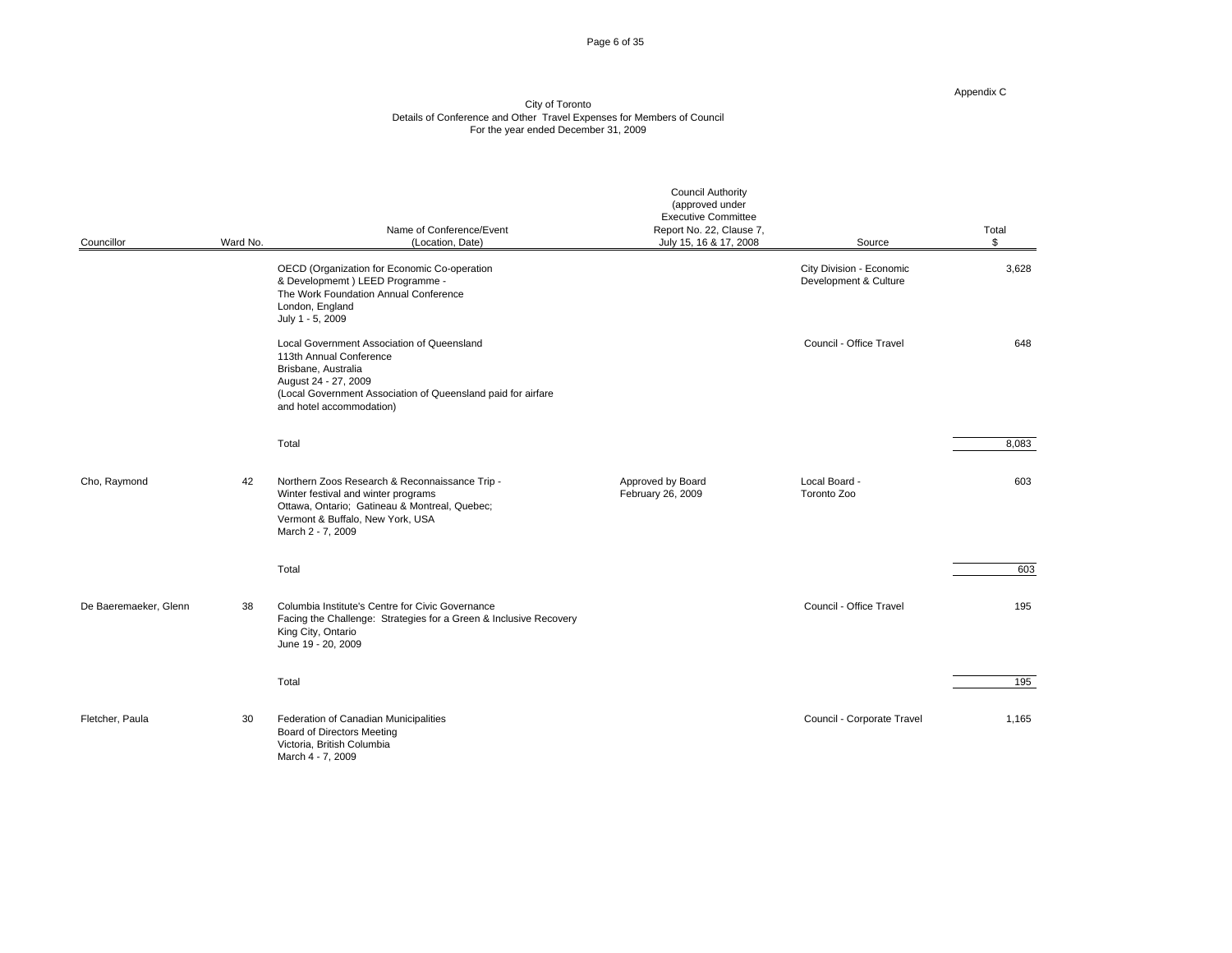Page 7 of 35

#### Appendix C

|                 |                                            |                                                                                                                                                                                                                                                                | <b>Council Authority</b><br>(approved under<br><b>Executive Committee</b> |                                                                  |        |
|-----------------|--------------------------------------------|----------------------------------------------------------------------------------------------------------------------------------------------------------------------------------------------------------------------------------------------------------------|---------------------------------------------------------------------------|------------------------------------------------------------------|--------|
| Councillor      | Ward No.                                   | Name of Conference/Event<br>(Location, Date)                                                                                                                                                                                                                   | Report No. 22, Clause 7,<br>July 15, 16 & 17, 2008                        | Source                                                           | Total  |
|                 | <b>Annual Congress</b><br>Toronto, Ontario | Canadian Housing & Renewal Association (CHRA)<br>April 15 - 18, 2009                                                                                                                                                                                           | Approved by Board<br>January 30, 2009                                     | Local Board -<br><b>Toronto Community Housing</b><br>Corporation | 602    |
|                 | June 5 - 8, 2009                           | Federation of Canadian Municipalities<br>72nd Annual Conference & Municipal Expo<br>Whistler, British Columbia                                                                                                                                                 |                                                                           | Council - Corporate Travel                                       | 3,042  |
|                 | Toronto, Ontario<br>July 31, 2009          | Special Meeting of City Council<br>(Return airfare from Sault Ste. Marie)                                                                                                                                                                                      |                                                                           | Council - Office Travel                                          | 578    |
|                 |                                            | Federation of Canadian Municipalities<br><b>Board of Directors Meeting</b><br>Collingwood, Ontario<br>Sept 9 - 12, 2009                                                                                                                                        |                                                                           | Council - Corporate Travel                                       | 940    |
|                 | Oct 6 - 9, 2009                            | WALK 21 Annual Pedestrian Conference<br>New York City, New York                                                                                                                                                                                                |                                                                           | Council - Office Travel                                          | 3,210  |
|                 | London, England                            | International Journal of Neighbourhood Renewal Conference<br>November 19 - 20, 2009                                                                                                                                                                            | Approved by Board<br>January 30, 2009                                     | Local Board -<br>Toronto Community Housing<br>Corporation        | 3,231  |
|                 | Total                                      |                                                                                                                                                                                                                                                                |                                                                           |                                                                  | 12,768 |
| Giambrone, Adam | $-$ \$ 3,662)                              | 18 Business Visits/Meetings with South American Transit Properties<br>Buenos Aires, Argentina; Bogota, Columbia; Santiago, Chile;<br>Curitiba & Sao Paolo, Brazil<br>February 9 - 18, 2009<br>(Councillor Giambrone paid for his airfare & hotel accommodation | TTC Chair's Office Budget                                                 | Local Board -<br><b>Toronto Transit Commission</b>               | 1,174  |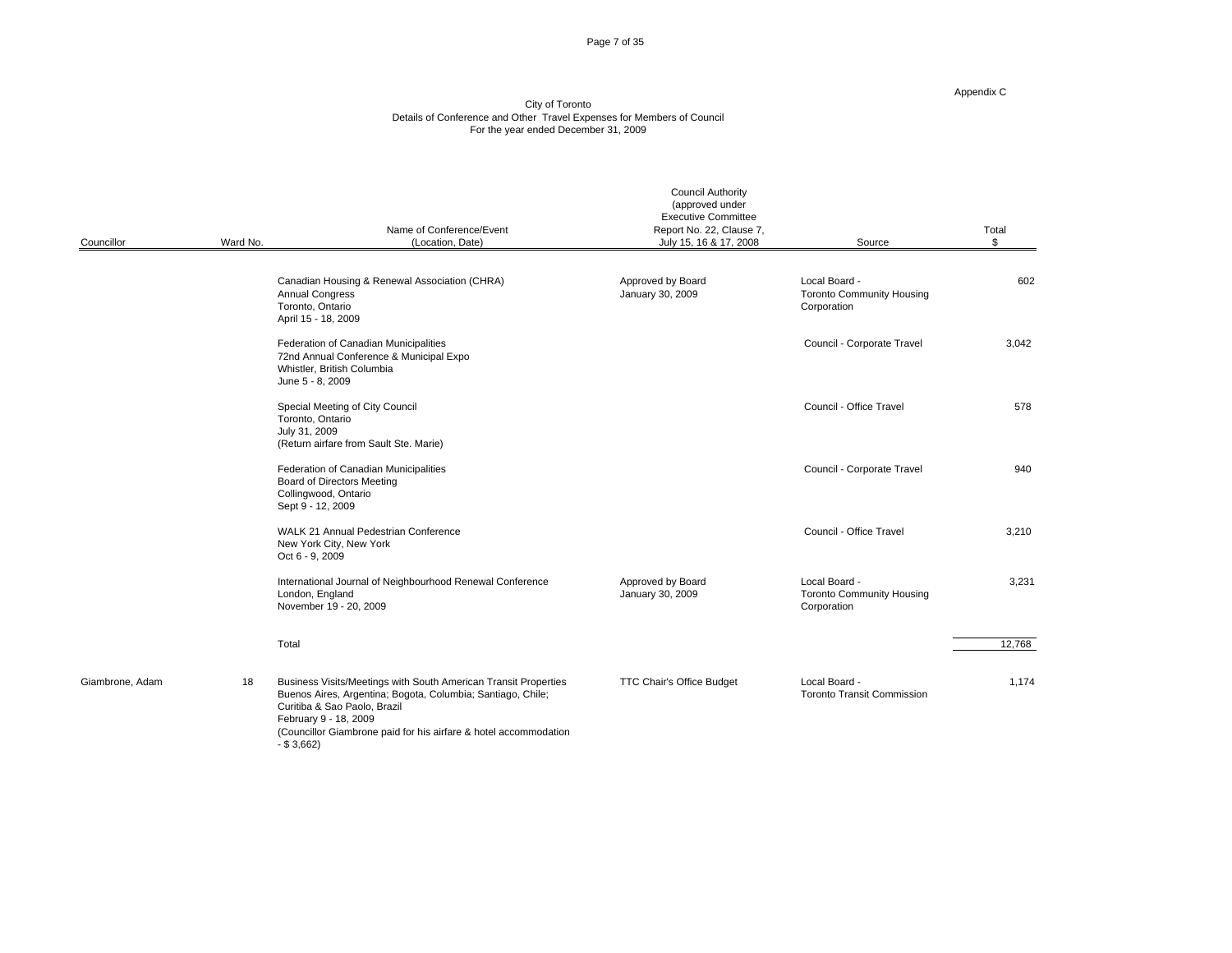Page 8 of 35

#### Appendix C

#### City of Toronto Details of Conference and Other Travel Expenses for Members of Council For the year ended December 31, 2009

| Councillor | Ward No.                               | Name of Conference/Event<br>(Location, Date)                                                                                                                                                                                                  | <b>Council Authority</b><br>(approved under<br>Executive Committee<br>Report No. 22, Clause 7,<br>July 15, 16 & 17, 2008 | Source                                             | Total |
|------------|----------------------------------------|-----------------------------------------------------------------------------------------------------------------------------------------------------------------------------------------------------------------------------------------------|--------------------------------------------------------------------------------------------------------------------------|----------------------------------------------------|-------|
|            | Abuja, Nigeria                         | Youth for Transparency International<br>4th Global Conference<br>February 28 - March 3, 2009<br>(Non-refundable portion of airfare and visa paid - Cancelled Trip)                                                                            |                                                                                                                          | Council - Office Travel                            | 585   |
|            | $-$ \$ 4,928)                          | Business Visits/Meetings with Asian Transit Properties<br>Tokyo, Japan; Shanghai & Beijing, China; Seoul, South Korea;<br>Singapore, and Hong Kong<br>March 14 - 19, 2009<br>(Councillor Giambrone paid for his airfare & hotel accommodation | <b>TTC Chair's Office Budget</b>                                                                                         | Local Board -<br><b>Toronto Transit Commission</b> | 1,804 |
|            | June 4 - 6, 2009                       | Federation of Canadian Municipalities<br>72nd Annual Conference & Municipal Expo<br>Whistler, British Columbia                                                                                                                                |                                                                                                                          | Council - Corporate Travel                         | 1,971 |
|            | June 6 - 18, 2009                      | International Union of Public Transport (UITP) World Congress,<br>and visit to other European transit properties.<br>Vienna, Austria; Barcelona & Madrid, Spain                                                                               | <b>TTC Corporate Travel Budget</b><br><b>TTC Chair's Office Budget</b>                                                   | Local Board -<br><b>Toronto Transit Commission</b> | 6,808 |
|            | Annual Conference<br>Cochrane, Ontario | Association Francaise de Municipalities de l'Ontario<br>September 16 - 17, 2009                                                                                                                                                               |                                                                                                                          | Council - Corporate Travel                         | 1,295 |
|            |                                        | Los Angeles Governors' Climate Change Summit<br>Los Angeles, California, USA<br>September 29 - 30, 2009                                                                                                                                       | <b>TTC Chair's Office Budget</b>                                                                                         | Local Board -<br><b>Toronto Transit Commission</b> | 880   |
|            | <b>Annual Meeting</b>                  | American Public Transportation Association (APTA)<br>Orlando, Florida, USA<br>October 4 - 7, 2009                                                                                                                                             | <b>TTC Corporate Travel Budget</b>                                                                                       | Local Board -<br><b>Toronto Transit Commission</b> | 1,862 |
|            | Doha, Qatar                            | International Union of Public Transport (UITP) MENA Congress,<br>October 22 - 26, 2009                                                                                                                                                        | <b>TTC Chair's Office Budget</b>                                                                                         | Local Board -<br><b>Toronto Transit Commission</b> | 596   |

(Airfare, hotel, and registration were paid by the organizing sponsor)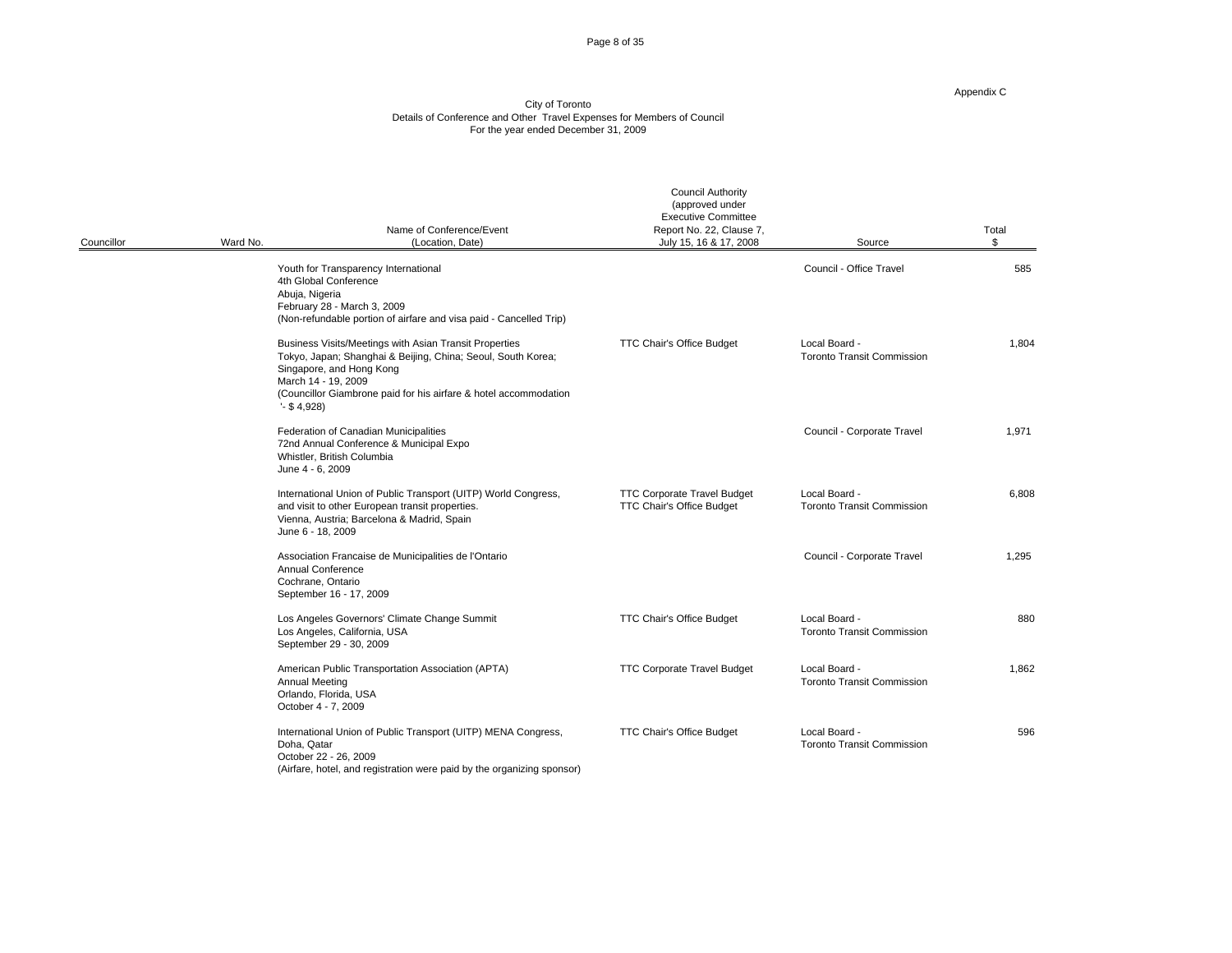Page 9 of 35

#### Appendix C

|             |          | Name of Conference/Event                                                                                                                                                                                                                                    | <b>Council Authority</b><br>(approved under<br>Executive Committee<br>Report No. 22, Clause 7, |                                                                  | Total  |
|-------------|----------|-------------------------------------------------------------------------------------------------------------------------------------------------------------------------------------------------------------------------------------------------------------|------------------------------------------------------------------------------------------------|------------------------------------------------------------------|--------|
| Councillor  | Ward No. | (Location, Date)                                                                                                                                                                                                                                            | July 15, 16 & 17, 2008                                                                         | Source                                                           |        |
|             |          | International Union of Public Transport (UITP) /<br>The African Association of Public Transport (UATP)<br><b>International Seminar</b><br>Nairobi, Kenya<br>November 8 - 14, 2009<br>(Airfare, hotel, and registration were paid by the organizing sponsor) | TTC Chair's Office Budget                                                                      | Local Board -<br><b>Toronto Transit Commission</b>               | 641    |
|             |          | International Union of Public Transport (UITP) Asia Seminar<br>Kuala Lumpar, Malaysia<br>November 20 - 25, 2009<br>(Airfare, hotel, and registration were paid by the organizing sponsor)                                                                   | TTC Chair's Office Budget                                                                      | Local Board -<br><b>Toronto Transit Commission</b>               | 358    |
|             |          | Total                                                                                                                                                                                                                                                       |                                                                                                |                                                                  | 17,974 |
| Hall, Suzan |          | Federation of Canadian Municipalities<br><b>Board of Directors Meeting</b><br>Victoria, British Columbia<br>March 4 - 7, 2009                                                                                                                               |                                                                                                | Council - Corporate Travel                                       | 1,515  |
|             |          | Federation of Canadian Municipalities<br>72nd Annual Conference & Municipal Expo<br>Whistler, British Columbia<br>June 5 - 8, 2009                                                                                                                          |                                                                                                | Council - Corporate Travel                                       | 2,800  |
|             |          | International Sociological Association -<br><b>Housing Studies Association</b><br>Glasgow, Scotland<br>September 1 - 4, 2009                                                                                                                                | Approved by Board<br>January 30, 2009                                                          | Local Board -<br><b>Toronto Community Housing</b><br>Corporation | 1,907  |
|             |          | Federation of Canadian Municipalities<br><b>Board of Directors Meeting</b><br>Collingwood, Ontario<br>September 9 - 12, 2009                                                                                                                                |                                                                                                | Council - Corporate Travel                                       | 833    |
|             |          | Federation of Canadian Municipalities<br><b>Board of Directors Meeting</b><br>Ottawa, Ontario<br>November 18 - 21, 2009                                                                                                                                     |                                                                                                | Council - Corporate Travel                                       | 1,141  |
|             |          | Total                                                                                                                                                                                                                                                       |                                                                                                |                                                                  | 8,196  |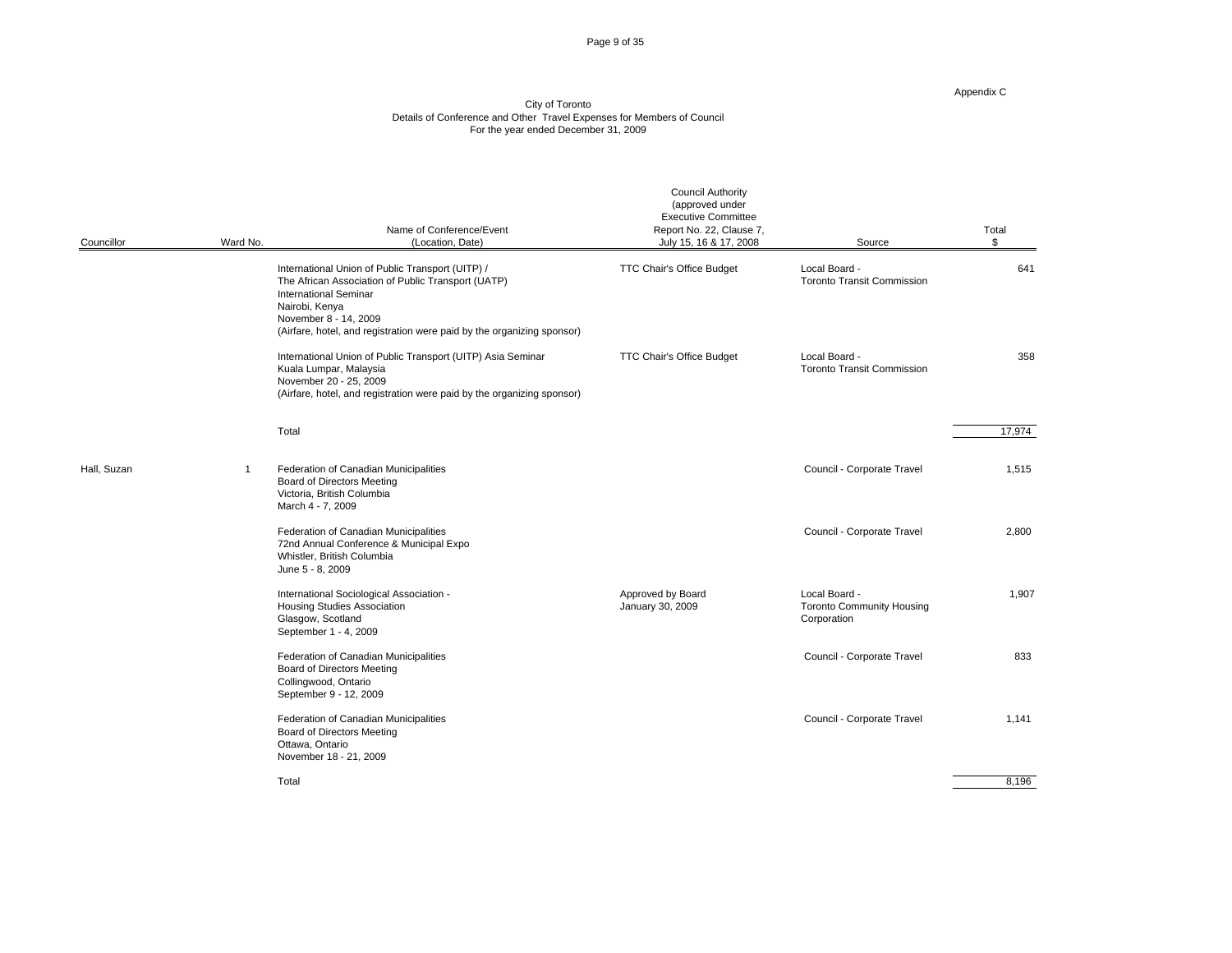Page 10 of 35

#### Appendix C

| Councillor           | Ward No. | Name of Conference/Event<br>(Location, Date)                                                                                         | <b>Council Authority</b><br>(approved under<br>Executive Committee<br>Report No. 22, Clause 7,<br>July 15, 16 & 17, 2008 | Source                     | Total |
|----------------------|----------|--------------------------------------------------------------------------------------------------------------------------------------|--------------------------------------------------------------------------------------------------------------------------|----------------------------|-------|
| Heaps, Adrian        | 35       | Toronto 2015 Pan - Am Bid<br>Guadalajara, Mexico<br>November 4 - 7, 2009<br>(Hotel accommodation was paid by the Pan Am Secretariat) |                                                                                                                          | City Manager's Office      | 1,138 |
|                      |          | Total                                                                                                                                |                                                                                                                          |                            | 1,138 |
| Kelly, Norm          |          | 40 Federation of Canadian Municipalities<br><b>Board of Directors Meeting</b><br>Victoria, British Columbia<br>March 4 - 7, 2009     |                                                                                                                          | Council - Corporate Travel | 2,458 |
|                      |          | Federation of Canadian Municipalities<br><b>Board of Directors Meeting</b><br>Ottawa, Ontario<br>November 19 - 20, 2009              |                                                                                                                          | Council - Corporate Travel | 807   |
|                      |          | Total                                                                                                                                |                                                                                                                          |                            | 3,265 |
| Lindsay Luby, Gloria |          | Federation of Canadian Municipalities<br>72nd Annual Conference & Municipal Expo<br>Whistler, British Columbia<br>June 5 - 8, 2009   |                                                                                                                          | Council - Corporate Travel | 3,576 |
|                      |          | Total                                                                                                                                |                                                                                                                          |                            | 3,576 |
| Mammoliti, Giorgio   |          | Federation of Canadian Municipalities<br><b>Board of Directors Meeting</b><br>Victoria, British Columbia<br>March 4 - 7, 2009        |                                                                                                                          | Council - Corporate Travel | 2,042 |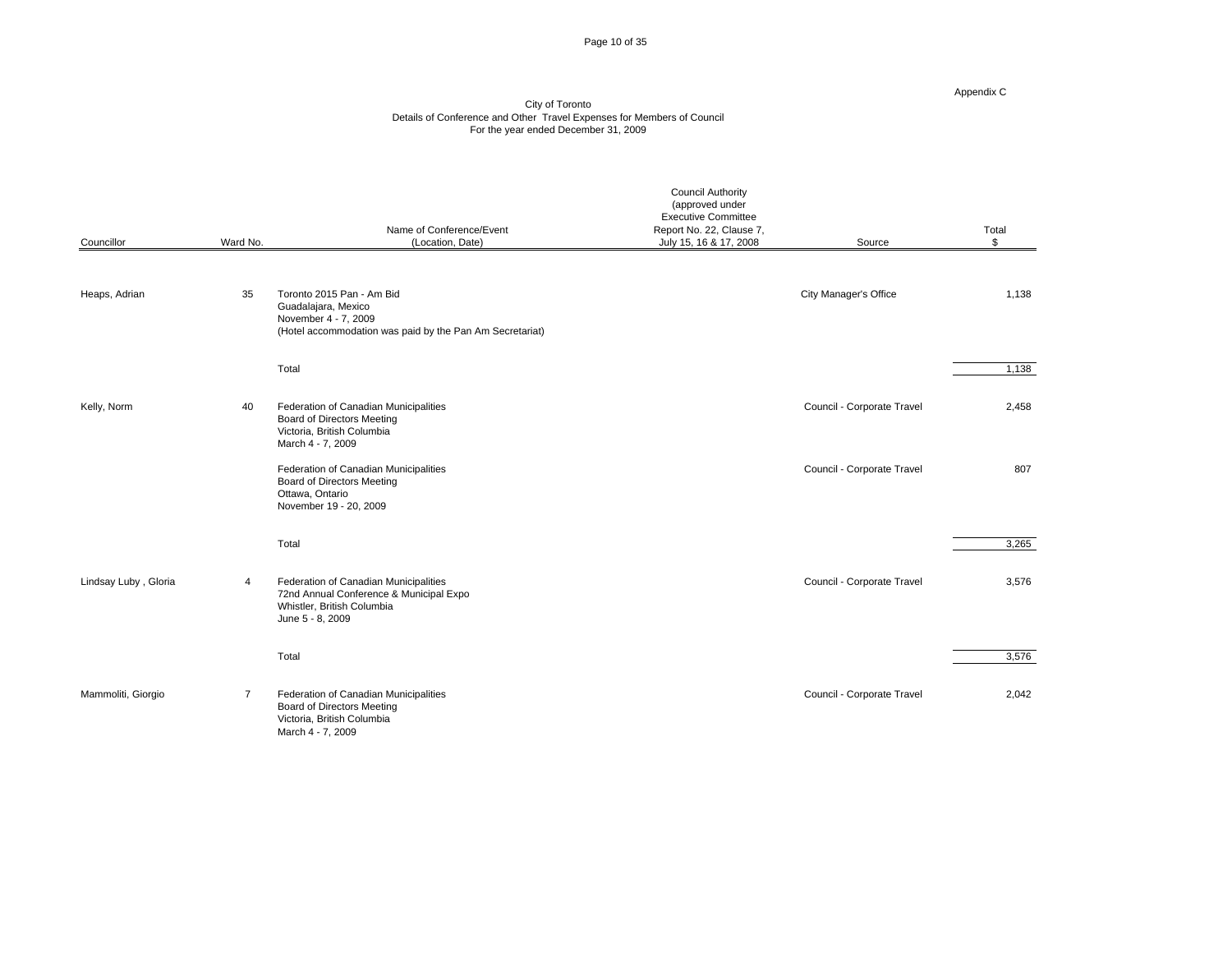Page 11 of 35

#### Appendix C

| Councillor     | Ward No. | Name of Conference/Event<br>(Location, Date)                                                                                                                                                                                                                | <b>Council Authority</b><br>(approved under<br><b>Executive Committee</b><br>Report No. 22, Clause 7,<br>July 15, 16 & 17, 2008 | Source                                         | Total                                   |
|----------------|----------|-------------------------------------------------------------------------------------------------------------------------------------------------------------------------------------------------------------------------------------------------------------|---------------------------------------------------------------------------------------------------------------------------------|------------------------------------------------|-----------------------------------------|
|                |          | Federation of Canadian Municipalities<br>72nd Annual Conference & Municipal Expo<br>Whistler, British Columbia<br>June 4 - 8, 2009                                                                                                                          |                                                                                                                                 | Council - Corporate Travel                     | 3,302                                   |
|                |          | Federation of Canadian Municipalities<br><b>Board of Directors Meeting</b><br>Ottawa, Ontario<br>November 18 - 21, 2009                                                                                                                                     |                                                                                                                                 | Council - Corporate Travel                     | 1,323                                   |
|                |          | Panda Project - met with sister zoo and government officials<br>to pursue the acquisition of the giant panda.<br>Beijing and Chongqing, China<br>November 22 - 28, 2009                                                                                     | Approved by Board<br>October 2, 2009                                                                                            | Local Board -<br>Toronto Zoo                   | 6,170                                   |
|                |          | Total                                                                                                                                                                                                                                                       |                                                                                                                                 |                                                | $\overline{12,837}$<br>$\sim$ 100 $\mu$ |
| McConnell, Pam | 28       | Federation of Canadian Municipalities<br><b>Board of Directors Meeting</b><br>Victoria, British Columbia<br>March 4 - 7, 2009                                                                                                                               |                                                                                                                                 | Council - Corporate Travel                     | 3,181                                   |
|                |          | Federation of Canadian Municipalities<br>72nd Annual Conference & Municipal Expo<br>Whistler, British Columbia<br>June 5 - 8, 2009                                                                                                                          |                                                                                                                                 | Council - Corporate Travel                     | 3,772                                   |
|                |          | Meeting with the South Coast British Columbia Transport Authority<br>Police Services<br>Whistler and Vancouver, British Columbia<br>June 9 - 11, 2009<br>(No airfare because the event was held at the same city as for the FCM<br>Annual Conference above) | Board Minute No. P187/09                                                                                                        | Local Board -<br><b>Toronto Police Service</b> | 644                                     |
|                |          | Columbia Institute's Centre for Civic Governance<br>Facing the Challenge: Strategies for a Green & Inclusive Recovery<br>King City, Ontario<br>June 19 - 20, 2009                                                                                           |                                                                                                                                 | Council - Office Travel                        | 250                                     |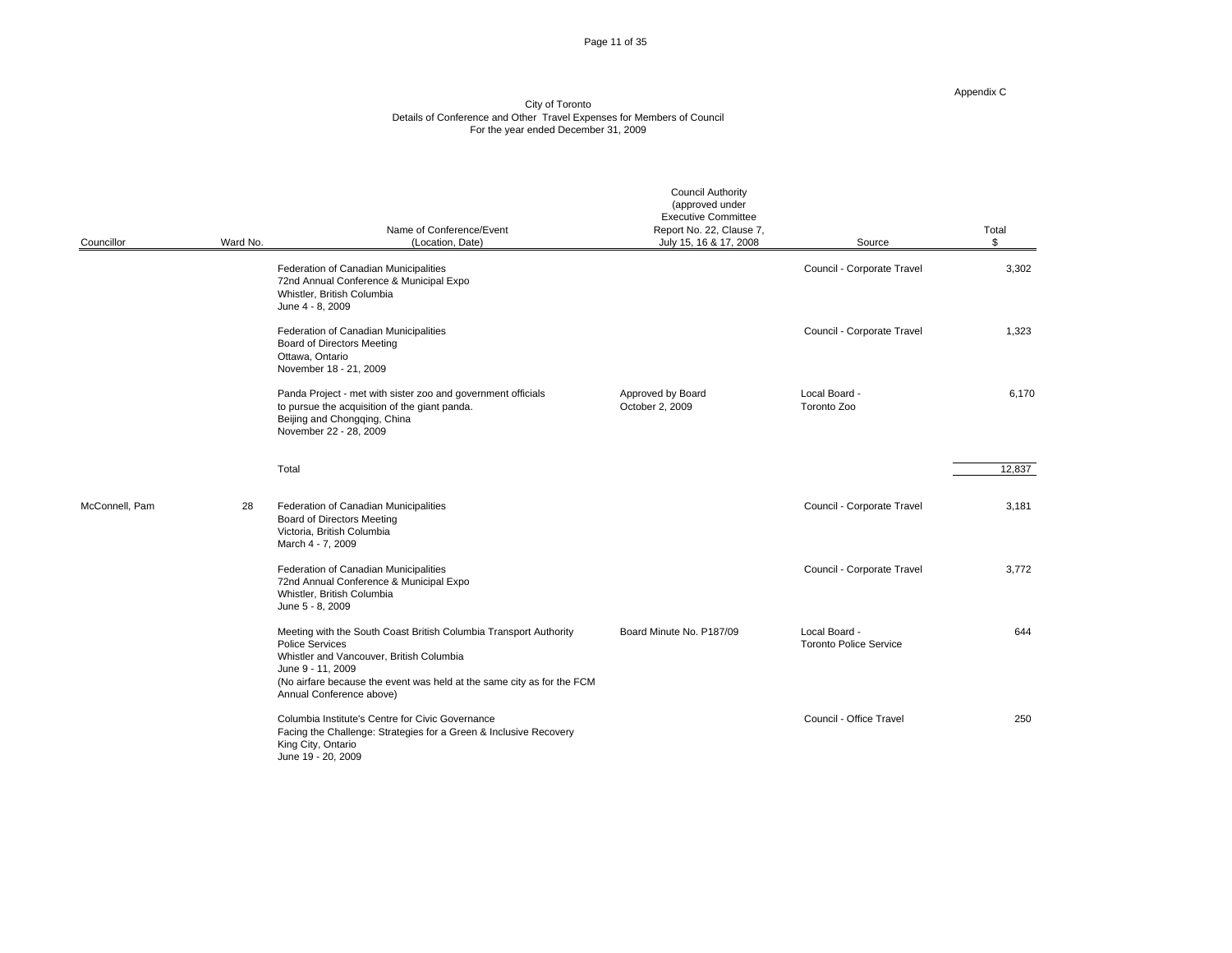Page 12 of 35

#### Appendix C

|             |          | Name of Conference/Event                                                                                                     | <b>Council Authority</b><br>(approved under<br><b>Executive Committee</b><br>Report No. 22, Clause 7, |                                                    | Total  |
|-------------|----------|------------------------------------------------------------------------------------------------------------------------------|-------------------------------------------------------------------------------------------------------|----------------------------------------------------|--------|
| Councillor  | Ward No. | (Location, Date)                                                                                                             | July 15, 16 & 17, 2008                                                                                | Source                                             |        |
|             |          | Special Meeting of City Council<br>Toronto, Ontario<br>July 31 - Aug 1, 2009<br>(Return airfare from Orlando, Florida)       |                                                                                                       | Council - Office Travel                            | 1,101  |
|             |          | Canadian Association of Police Boards (CAPB)<br><b>Annual Conference</b><br>Sydney, Nova Scotia<br>August 12 - 17, 2009      | Board Approved 2009 Operating Budget Local Board -                                                    | <b>Toronto Police Service</b>                      | 3,218  |
|             |          | Federation of Canadian Municipalities<br><b>Board of Directors Meeting</b><br>Collingwood, Ontario<br>September 9 - 12, 2009 |                                                                                                       | Council - Corporate Travel                         | 1,035  |
|             |          | Federation of Canadian Municipalities<br><b>Board of Directors Meeting</b><br>Ottawa, Ontario<br>November 19 - 21, 2009      |                                                                                                       | Council - Corporate Travel                         | 1,760  |
|             |          | Total                                                                                                                        |                                                                                                       |                                                    | 14,961 |
| Mihevc, Joe | 21       | "Lobby Day" Parliament<br>Ottawa, Ontario<br>January 29, 2009                                                                | <b>TTC Corporate Travel Budget</b>                                                                    | Local Board -<br><b>Toronto Transit Commission</b> | 359    |
|             |          | Delivery of Ambulances from Toronto<br>Soyapango, El Salvador<br>March 11 - 18, 2009                                         |                                                                                                       | Council - Office Travel                            | 1,844  |
|             |          | International Union of Public Transport (UITP) World Congress,<br>Vienna, Austria<br>June 6 - 12, 2009                       | <b>TTC Corporate Travel Budget</b>                                                                    | Local Board -<br><b>Toronto Transit Commission</b> | 5,799  |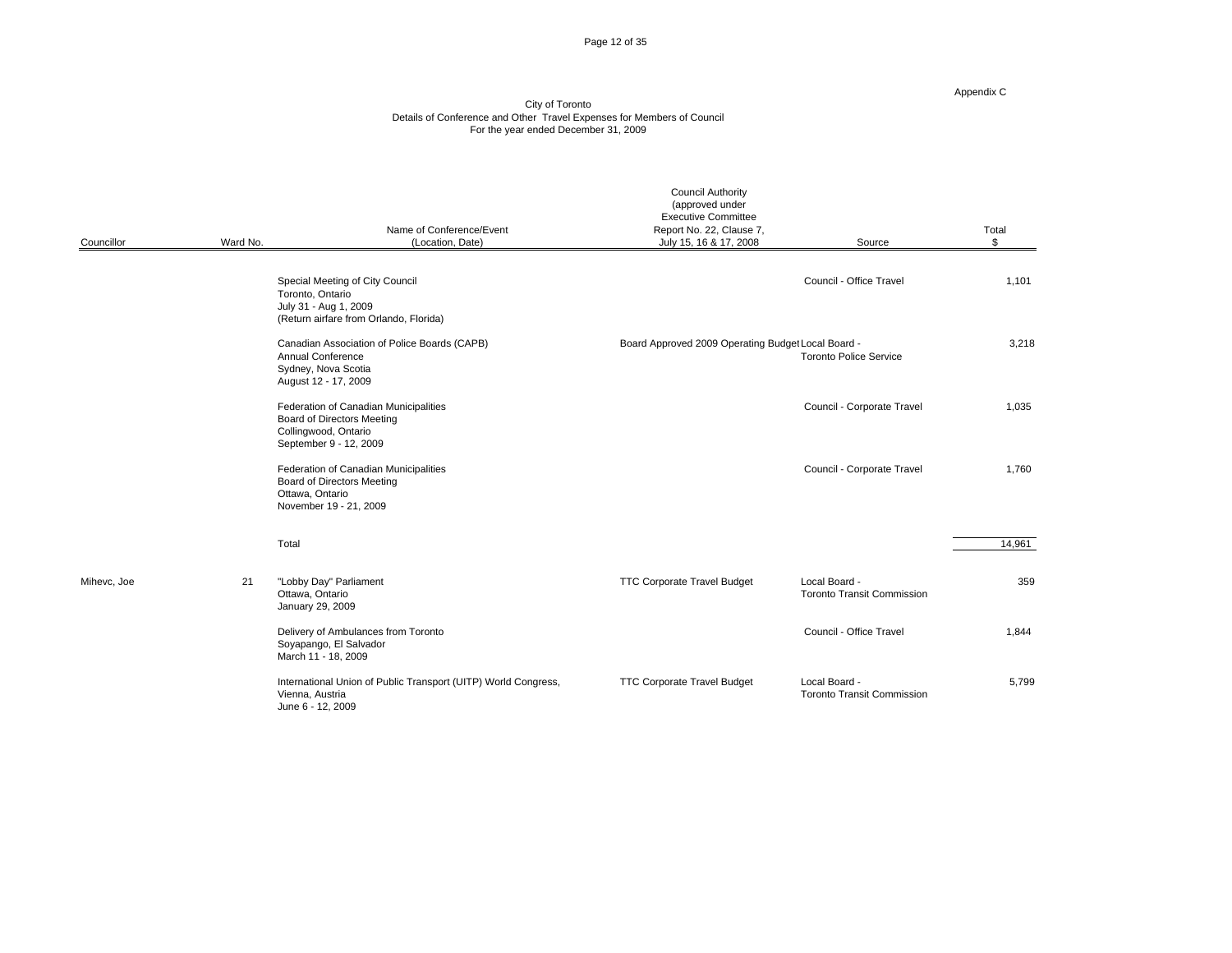Page 13 of 35

#### Appendix C

| Councillor          | Ward No. | Name of Conference/Event<br>(Location, Date)                                                                                                                                                                 | <b>Council Authority</b><br>(approved under<br><b>Executive Committee</b><br>Report No. 22, Clause 7,<br>July 15, 16 & 17, 2008 | Source                                             | Total                                                    |
|---------------------|----------|--------------------------------------------------------------------------------------------------------------------------------------------------------------------------------------------------------------|---------------------------------------------------------------------------------------------------------------------------------|----------------------------------------------------|----------------------------------------------------------|
|                     |          | Canadian Urban Transit Association (CUTA) Fall Conference<br>Montreal, Quebec<br>November 7 - 11, 2009                                                                                                       | <b>TTC Corporate Travel Budget</b>                                                                                              | Local Board -<br><b>Toronto Transit Commission</b> | 1,722                                                    |
|                     |          | Total                                                                                                                                                                                                        |                                                                                                                                 |                                                    | 9,724                                                    |
| Milczyn, Peter      |          | International Making Cities Liveable Conference<br>Portland, Oregon<br>May 10 -14, 2009                                                                                                                      |                                                                                                                                 | Council - Office Travel                            | 2,522                                                    |
|                     |          | International Union of Public Transport (UITP) World Congress<br>Vienna, Austria<br>June 6 - 11, 2009                                                                                                        | <b>TTC Corporate Travel Policy</b>                                                                                              | Local Board -<br><b>Toronto Transit Commission</b> | 4,743                                                    |
|                     |          | Total                                                                                                                                                                                                        |                                                                                                                                 |                                                    | 7,265                                                    |
| Minnan-Wong, Denzil |          | 34 Canada-Vietnam Friendship Association<br><b>Business Mission</b><br>Hanoi City, Vietnam<br>March 11 - 27, 2009<br>(Vietnamese Friendship Association paid for registration, airfare and<br>accommodation) |                                                                                                                                 | Council - Office Travel                            | 1,957                                                    |
|                     |          | Reading Construction Drawings Workshop<br>Urban Land Institute<br>Philadelphia, Pennsylvania<br>December 9 - 10, 2009                                                                                        |                                                                                                                                 | Council - Office Travel                            | 2,220                                                    |
|                     |          | Total                                                                                                                                                                                                        |                                                                                                                                 |                                                    | $\frac{4,177}{ }$<br>and the contract of the contract of |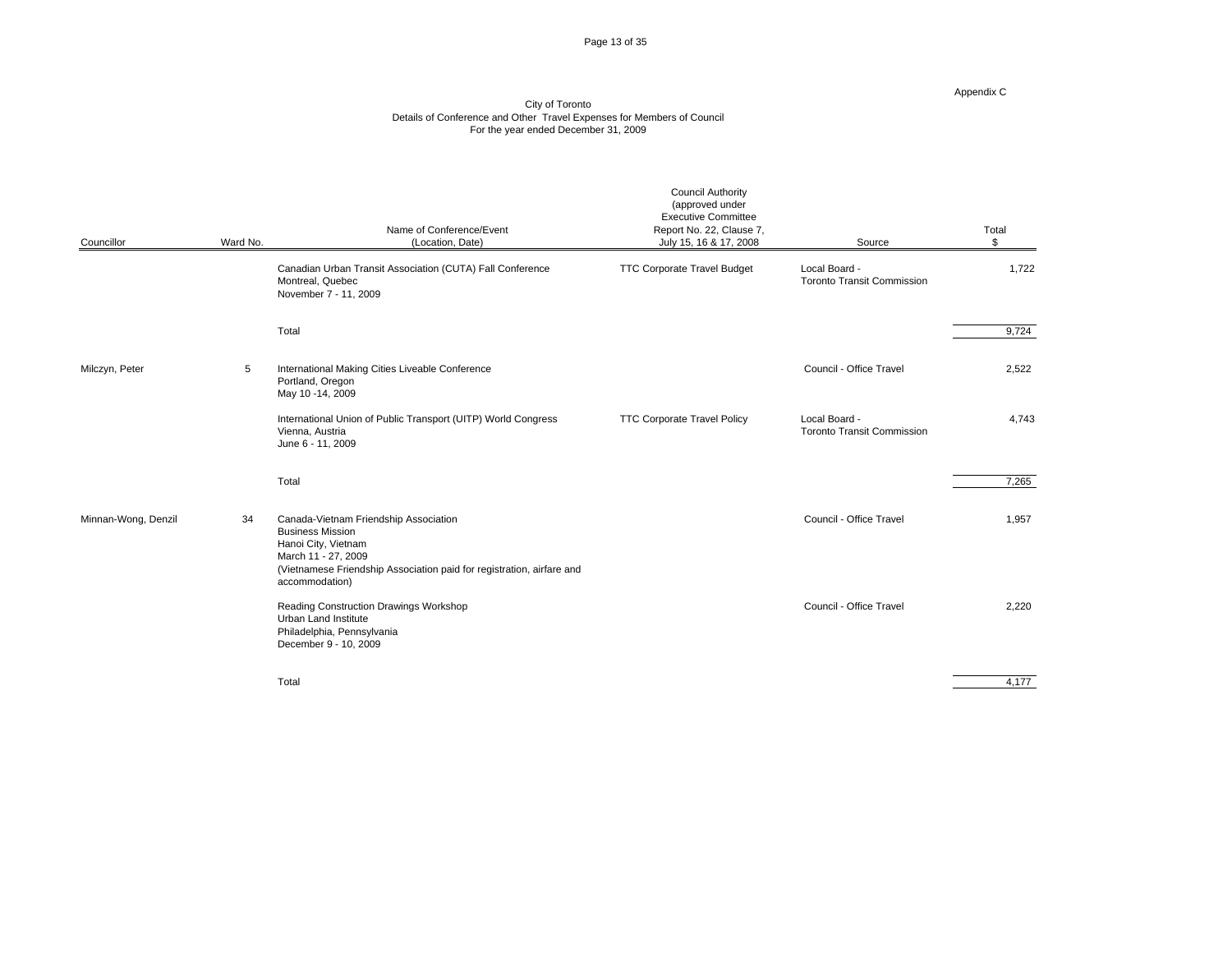Page 14 of 35

#### Appendix C

| Councillor     | Ward No. | Name of Conference/Event<br>(Location, Date)                                                                                       | <b>Council Authority</b><br>(approved under<br><b>Executive Committee</b><br>Report No. 22, Clause 7,<br>July 15, 16 & 17, 2008 | Source                                                            | Total |
|----------------|----------|------------------------------------------------------------------------------------------------------------------------------------|---------------------------------------------------------------------------------------------------------------------------------|-------------------------------------------------------------------|-------|
| Moeser, Ron    |          | 44 International Union of Public Transport (UITP) World Congress<br>Vienna, Austria<br>June 5 - 11, 2009                           | <b>TTC Corporate Travel Policy</b>                                                                                              | Local Board -<br><b>Toronto Transit Commission</b>                | 5,610 |
|                |          | Total                                                                                                                              |                                                                                                                                 |                                                                   | 5,610 |
| Moscoe, Howard | 15       | Federation of Canadian Municipalities<br><b>Board of Directors Meeting</b><br>Victoria, British Columbia<br>March 4 - 7, 2009      |                                                                                                                                 | Council - Corporate Travel                                        | 2,235 |
|                |          | Federation of Canadian Municipalities<br>72nd Annual Conference & Municipal Expo<br>Whistler, British Columbia<br>June 5 - 8, 2009 |                                                                                                                                 | Council - Corporate Travel                                        | 2,913 |
|                |          | Federation of Canadian Municipalities<br><b>Board of Directors Meeting</b><br>Collingwood, Ontario<br>September 9 - 12, 2009       |                                                                                                                                 | Council - Corporate Travel                                        | 1,185 |
|                |          | Total                                                                                                                              |                                                                                                                                 |                                                                   | 6,333 |
| Pantalone, Joe | 19       | Federation of Canadian Municipalities<br>72nd Annual Conference & Municipal Expo<br>Whistler, British Columbia<br>June 5 - 8, 2009 |                                                                                                                                 | Council - Corporate Travel                                        | 2,871 |
|                |          | Annual UFI Congress<br>(Global Association of the Exhibition Industry)<br>Zagreb, Croatia<br>October 28 - 31, 2009                 | <b>Board's Travel Policy</b>                                                                                                    | Local Board -<br>Board of Governors of<br><b>Exhibition Place</b> | 4,354 |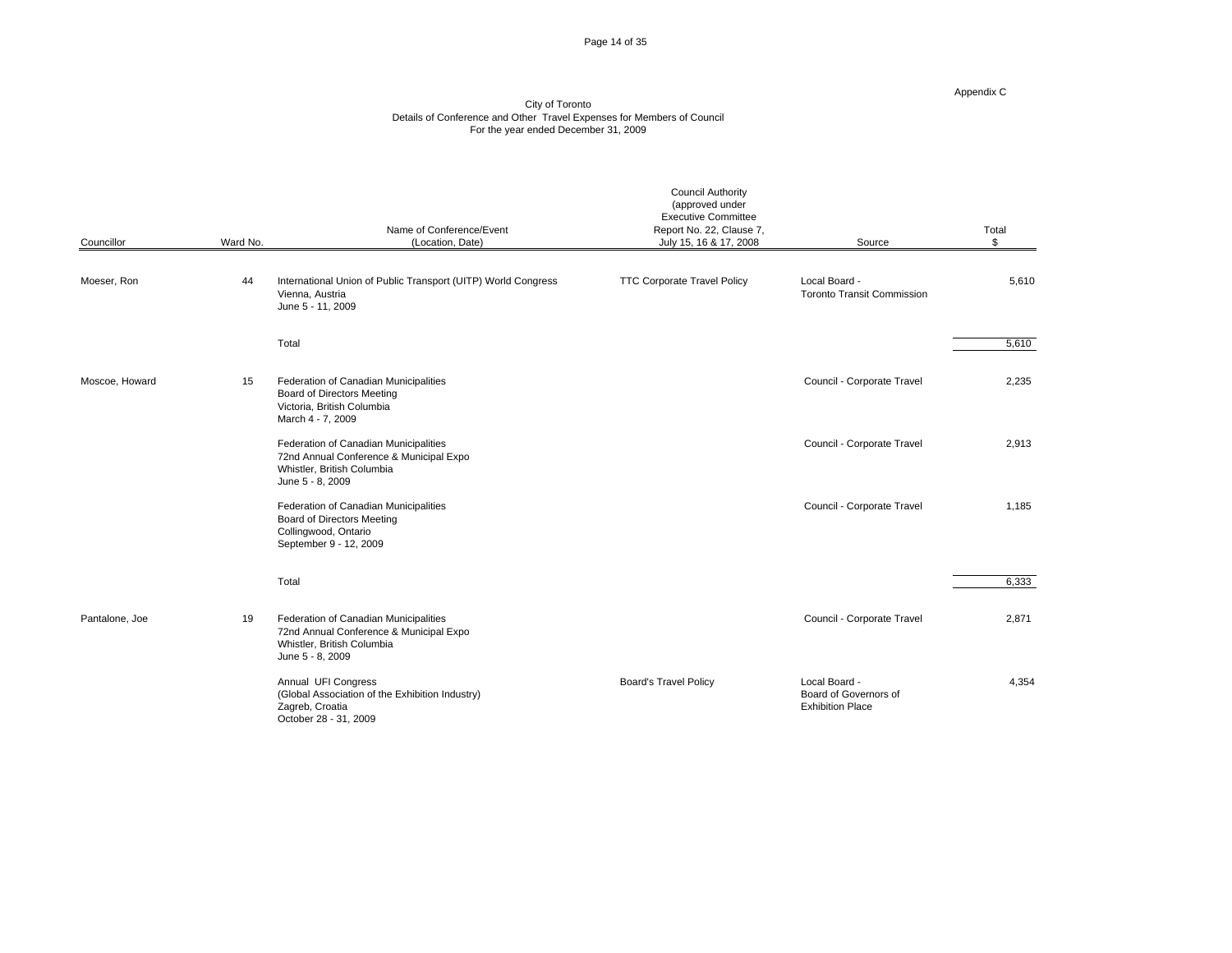Page 15 of 35

#### Appendix C

| Councillor        | Ward No. | Name of Conference/Event<br>(Location, Date)                                                                                                                                      | <b>Council Authority</b><br>(approved under<br>Executive Committee<br>Report No. 22, Clause 7,<br>July 15, 16 & 17, 2008 | Source                                                            | Total                                     |
|-------------------|----------|-----------------------------------------------------------------------------------------------------------------------------------------------------------------------------------|--------------------------------------------------------------------------------------------------------------------------|-------------------------------------------------------------------|-------------------------------------------|
|                   |          | International Association of Amusement Parks &<br><b>Attractions Convention</b><br>Las Vegas, Nevada, U.S.A.<br>November 16 - 20, 2009                                            | <b>Board's Travel Policy</b>                                                                                             | Local Board -<br>Board of Governors of<br><b>Exhibition Place</b> | 1,989                                     |
|                   |          | Total                                                                                                                                                                             |                                                                                                                          |                                                                   | 9,214                                     |
| Perks, Gord       |          | 14 Standing Committee on Justice & Human Rights<br>Ottawa, Ontario<br>May 4, 2009                                                                                                 |                                                                                                                          | Council - Office Travel                                           | 148                                       |
|                   |          | Great Lakes & St. Lawrence Cities Initiative<br>2009 Annual Meeting<br>Trois- Rivieres, Quebec<br>June 17 - 19, 2009<br>(Councillor Perks attending on behalf of Mayor Miller)    |                                                                                                                          | Council - Corporate Travel                                        | 1,433                                     |
|                   |          | Great Lakes & St. Lawrence Cities Initiatives<br><b>Board of Directors Meeting</b><br>Chicago, Illinois, USA<br>December 10 - 11, 2009                                            |                                                                                                                          | Council - Corporate Travel                                        | 1,044                                     |
|                   |          | Total                                                                                                                                                                             |                                                                                                                          |                                                                   | 2,625                                     |
| Perruzza, Anthony |          | International Council for Local Environmental Initiatives (ICLEI)<br>Local Governments for Sustainability and Reykjavik City Council<br>Reykjavik, Iceland<br>March 25 - 27, 2009 | Approved by Board<br>January 30, 2009                                                                                    | Local Board -<br>Toronto Community Housing<br>Corporation         | 2,817                                     |
|                   |          | International Union of Public Transport (UITP) World Congress<br>Vienna, Austria<br>June 6 - 12, 2009                                                                             | <b>TTC Corporate Travel Policy</b>                                                                                       | Local Board -<br><b>Toronto Transit Commission</b>                | 5,163                                     |
|                   |          | Total                                                                                                                                                                             |                                                                                                                          |                                                                   | $\begin{array}{c c}\n\hline\n\end{array}$ |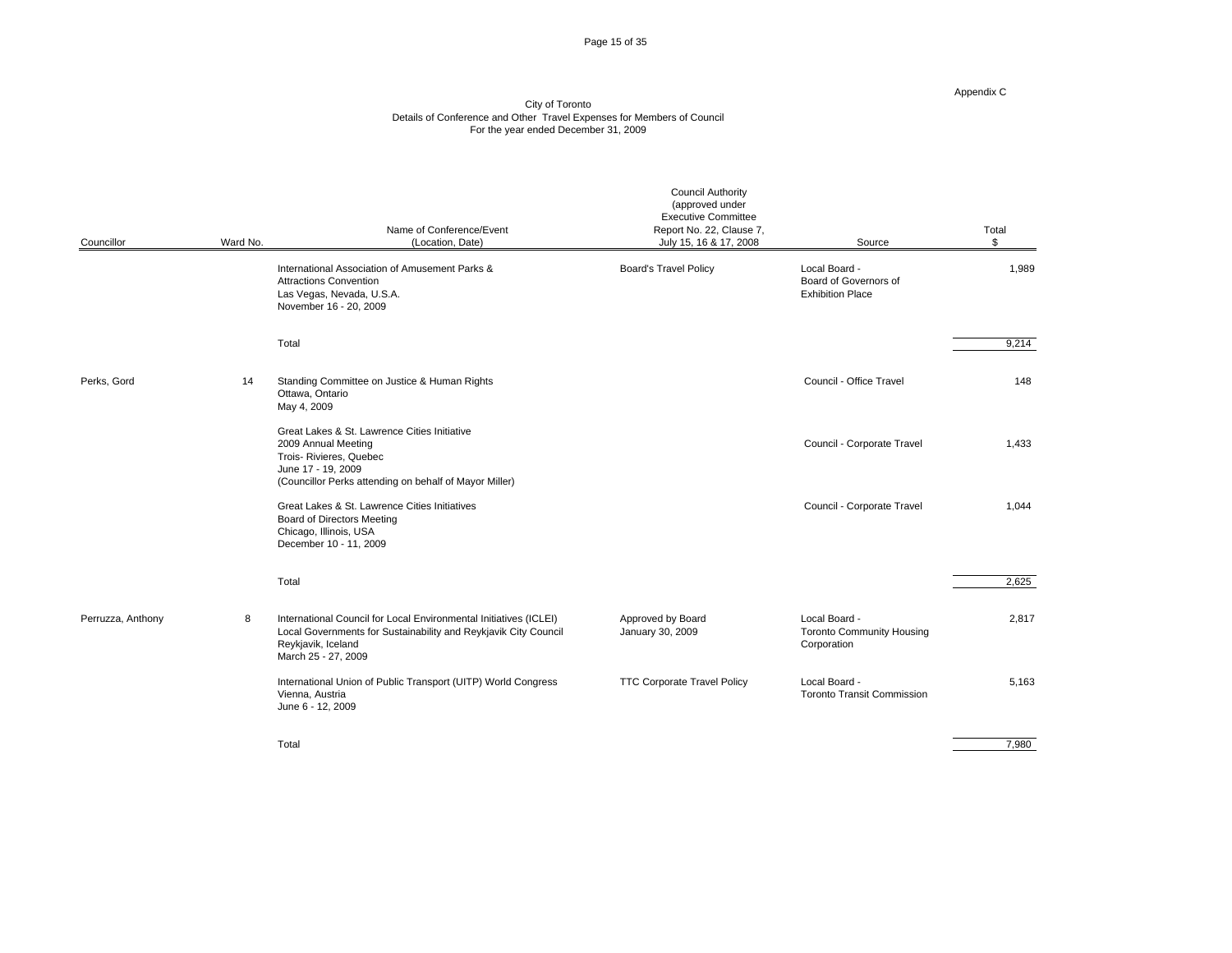Page 16 of 35

#### Appendix C

|                   |                 | Name of Conference/Event                                                                                                                                                                                                                                                                   | <b>Council Authority</b><br>(approved under<br><b>Executive Committee</b><br>Report No. 22, Clause 7, |                                                    | Total                                       |
|-------------------|-----------------|--------------------------------------------------------------------------------------------------------------------------------------------------------------------------------------------------------------------------------------------------------------------------------------------|-------------------------------------------------------------------------------------------------------|----------------------------------------------------|---------------------------------------------|
| Councillor        | Ward No.        | (Location, Date)                                                                                                                                                                                                                                                                           | July 15, 16 & 17, 2008                                                                                | Source                                             |                                             |
| Rae, Kyle         | 27              | Organization for Economic Co-operation and Development (OECD)<br>Leadership in Energy and Environmental Design (LEED) Event<br>Barcelona, Spain<br>March 1 - 3, 2009<br>(Airfare was paid by Economic Development & Culture, and included<br>with the MIPIM trip that followed this event) | Approved by Board<br>February 25, 2009<br>Item No. 20090225-5                                         | Local Board -<br>Invest Toronto                    | 1,276                                       |
|                   |                 | MIPIM (Le Marche International des<br>Professionnels de L'immobilier) 2009<br>Cannes, France & Madrid, Spain<br>March 4 - 13, 2009                                                                                                                                                         |                                                                                                       | City Division - Economic<br>Development & Culture  | 6,727                                       |
|                   |                 | Global City 2009 Conference<br>Abu Dhabi, United Arab Emirates<br>April 4 - 9, 2009<br>(To make a presentation on "Culture being a Sustainable Characteristic<br>to Cities" - Global City paid for airfare and partial accommodation)                                                      |                                                                                                       | Council - Office Travel                            | 1,687                                       |
|                   | Total           |                                                                                                                                                                                                                                                                                            |                                                                                                       |                                                    | 9,690                                       |
| Saundercook, Bill |                 | 13 International Union of Public Transport (UITP) World Congress<br>Vienna, Austria<br>June 6 - 13, 2009                                                                                                                                                                                   | <b>TTC Corporate Travel Policy</b>                                                                    | Local Board -<br><b>Toronto Transit Commission</b> | 6,427                                       |
|                   | Oct 6 - 9, 2009 | WALK 21 Annual Pedestrian Conference<br>New York City, New York                                                                                                                                                                                                                            |                                                                                                       | Council - Office Travel                            | 2,501                                       |
|                   |                 | Canadian Urban Transit Association (CUTA) Fall Conference<br>Montreal, Quebec<br>November 7 - 11, 2009                                                                                                                                                                                     | <b>TTC Corporate Travel Budget</b>                                                                    | Local Board -<br><b>Toronto Transit Commission</b> | 1,371                                       |
|                   | Total           |                                                                                                                                                                                                                                                                                            |                                                                                                       |                                                    | $\frac{10,299}{\frac{10,299}{\frac{1}{2}}}$ |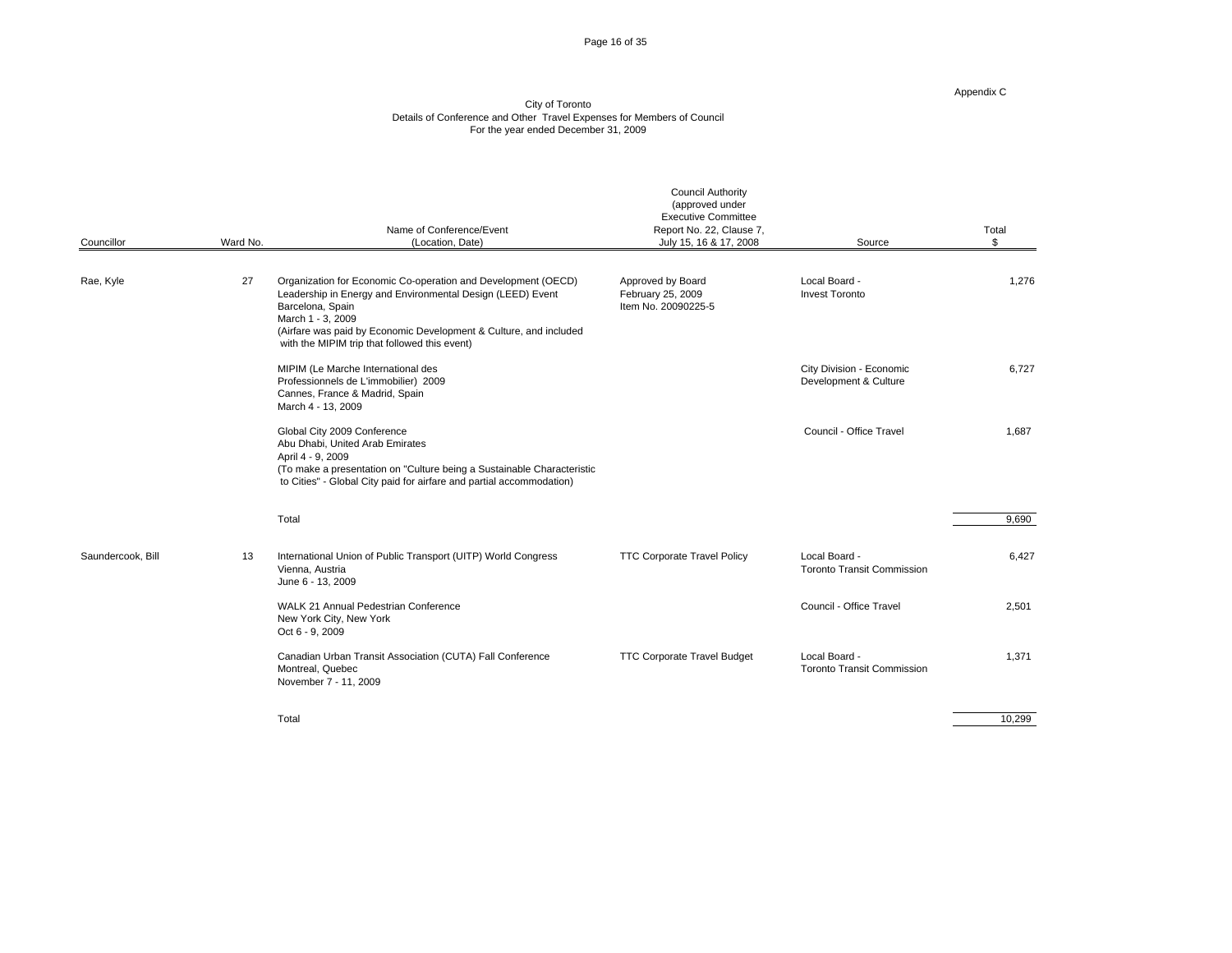Page 17 of 35

#### Appendix C

|                   |          | Name of Conference/Event                                                                                                           | <b>Council Authority</b><br>(approved under<br><b>Executive Committee</b><br>Report No. 22, Clause 7, |                            | Total |
|-------------------|----------|------------------------------------------------------------------------------------------------------------------------------------|-------------------------------------------------------------------------------------------------------|----------------------------|-------|
| Councillor        | Ward No. | (Location, Date)                                                                                                                   | July 15, 16 & 17, 2008                                                                                | Source                     |       |
| Thompson, Michael | 37       | Federation of Canadian Municipalities<br><b>Board of Directors Meeting</b><br>Victoria, British Columbia<br>March 4 - 7, 2009      |                                                                                                       | Council - Corporate Travel | 2,044 |
|                   |          | Federation of Canadian Municipalities<br>72nd Annual Conference & Municipal Expo<br>Whistler, British Columbia<br>June 5 - 8, 2009 |                                                                                                       | Council - Corporate Travel | 2,643 |
|                   |          | Federation of Canadian Municipalities<br><b>Board of Directors Meeting</b><br>Collingwood, Ontario<br>September 9 - 12, 2009       |                                                                                                       | Council - Corporate Travel | 1,211 |
|                   |          | Federation of Canadian Municipalities<br><b>Board of Directors Meeting</b><br>Ottawa, Ontario<br>November 17 - 19, 2009            |                                                                                                       | Council - Corporate Travel | 1,092 |
|                   | Total    |                                                                                                                                    |                                                                                                       |                            | 6,990 |
| Vaughan, Adam     | 20       | Delivery of Ambulances from Toronto<br>Soyapango, El Salvador<br>March 11 - 13, 2009                                               |                                                                                                       | Council - Office Travel    | 991   |
|                   |          | Federation of Canadian Municipalities<br>72nd Annual Conference & Municipal Expo<br>Whistler, British Columbia<br>June 5 - 8, 2009 |                                                                                                       | Council - Corporate Travel | 2,748 |
|                   |          | Special Meeting of City Council<br>Toronto, Ontario<br>July 31, 2009<br>(Return airfare from Vancouver, British Columbia)          |                                                                                                       | Council - Office Travel    | 427   |
|                   | Total    |                                                                                                                                    |                                                                                                       |                            | 4,166 |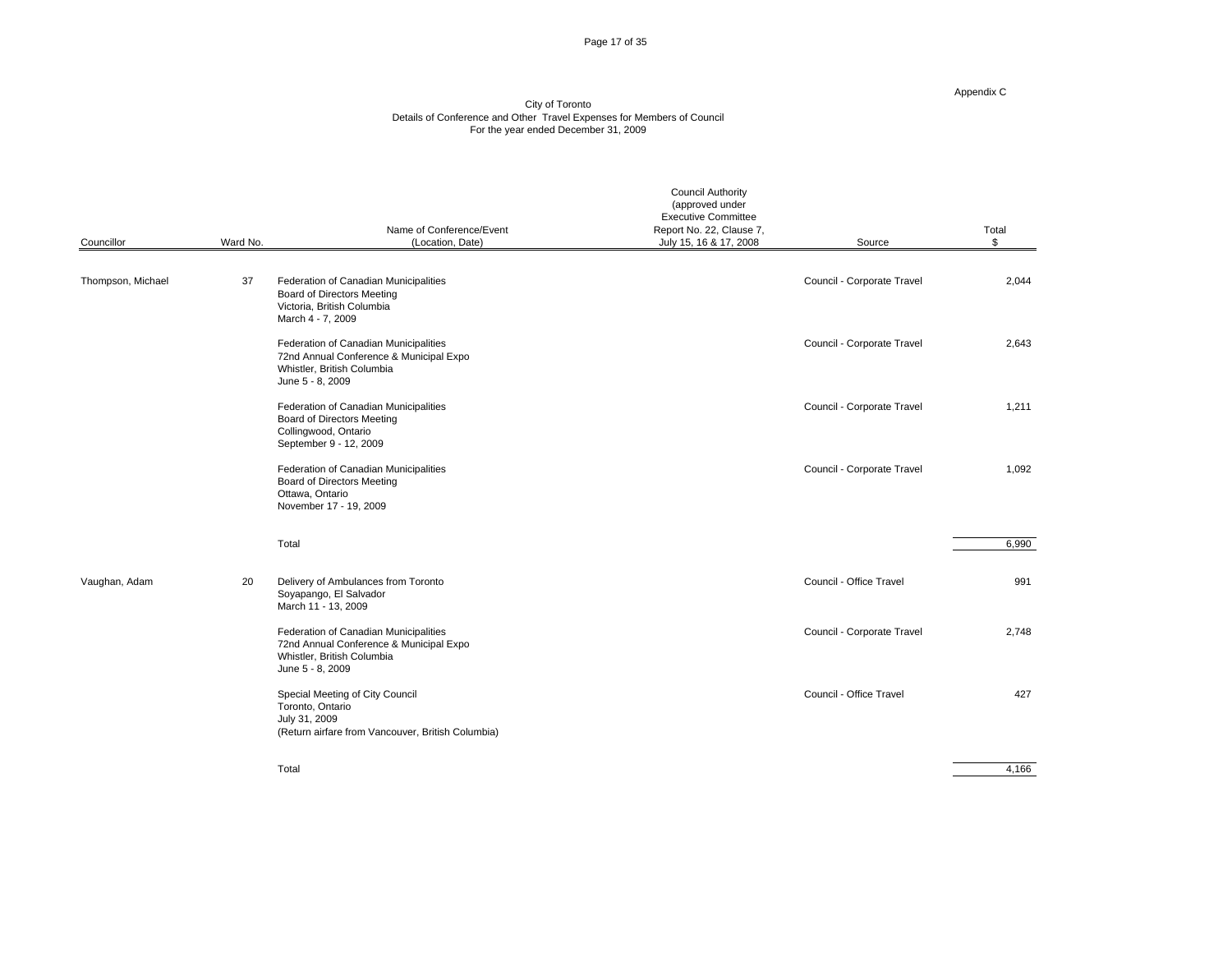Page 18 of 35

#### Appendix C

|               |                   | Name of Conference/Event                                                                                                                                                                                                                                                                                                  | <b>Council Authority</b><br>(approved under<br><b>Executive Committee</b><br>Report No. 22, Clause 7, |                                                   | Total |
|---------------|-------------------|---------------------------------------------------------------------------------------------------------------------------------------------------------------------------------------------------------------------------------------------------------------------------------------------------------------------------|-------------------------------------------------------------------------------------------------------|---------------------------------------------------|-------|
| Councillor    | Ward No.          | (Location, Date)                                                                                                                                                                                                                                                                                                          | July 15, 16 & 17, 2008                                                                                | Source                                            |       |
| Miller, David | Ottawa, Ontario   | Mayor Federation of Canadian Municipalities<br><b>Big City Mayors Caucus</b><br>January 14 - 15, 2009                                                                                                                                                                                                                     |                                                                                                       | Mayor's Office                                    | 800   |
|               |                   | Mayor's Mission to Los Angeles<br>Los Angeles, California, USA<br>January 19 - 22, 2009                                                                                                                                                                                                                                   |                                                                                                       | City Division - Economic<br>Development & Culture | 3,152 |
|               | C40 Meeting       | Basel Muhouse, Switzerland<br>February 3 - 6, 2009<br>(C40 paid for airfare and accommodation)                                                                                                                                                                                                                            |                                                                                                       | Mayor's Office                                    | 508   |
|               | April 2 - 4, 2009 | Speaking Engagements in Nova Scotia<br>Town of Bridgewater, City of Halifax<br>(Town of Bridgewater paid for airfare; City of Halifax paid for accommodation)                                                                                                                                                             |                                                                                                       | Mayor's Office                                    | 286   |
|               |                   | Speaking Engagement in Edmonton<br>Edmonton, Alberta<br>April 26 - 27, 2009<br>(City of Edmonton paid for airfare and accommodation)                                                                                                                                                                                      |                                                                                                       | Mayor's Office                                    | 190   |
|               | Seoul, Korea      | C40 Large Cities Climate Summit<br>May 16 - 21, 2009<br>(City of Seoul paid for accommodation and registration)                                                                                                                                                                                                           |                                                                                                       | Mayor's Office                                    | 2,108 |
|               | June 3 - 8, 2009  | Federation of Canadian Municipalities<br>72nd Annual Conference & Municipal Expo<br>Whistler, British Columbia                                                                                                                                                                                                            |                                                                                                       | Mayor's Office                                    | 3,377 |
|               |                   | Great Lakes & St. Lawrence Initiative<br>2009 Annual Meeting<br>Trois- Rivieres, Quebec<br>June 17 - 19, 2009<br>(Mayor could not attend - Councillor Perks attended on his behalf.<br>\$234 of this airfare was credited towards C40 Climate Summit for<br>Mayors, Dec. 14-18; \$21 of this airfare was non-refundable.) |                                                                                                       | Mayor's Office                                    | 255   |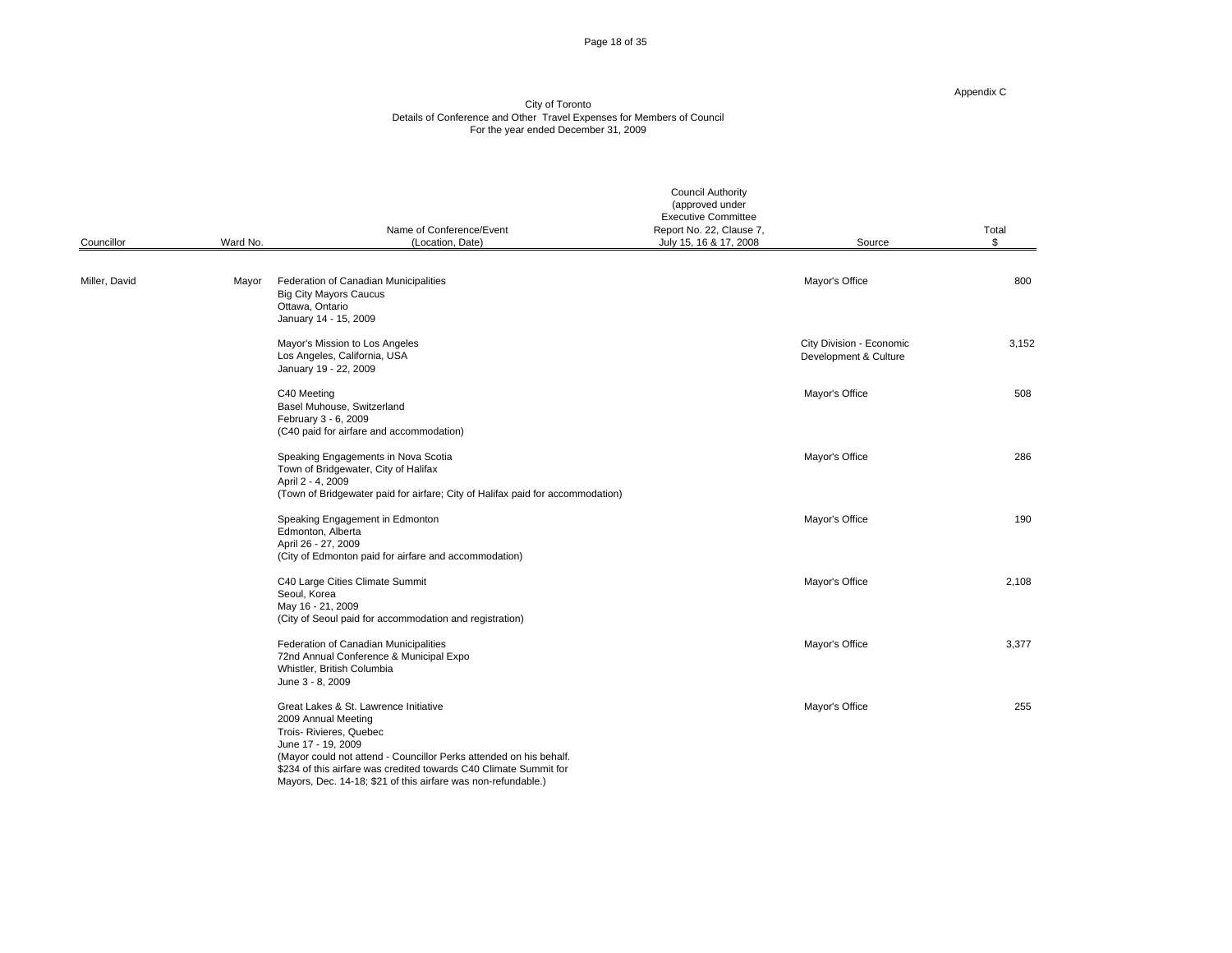Page 19 of 35

#### Appendix C

### City of Toronto Details of Conference and Other Travel Expenses for Members of Council For the year ended December 31, 2009

| Councillor | Ward No. | Name of Conference/Event<br>(Location, Date)                                                                                                               | <b>Council Authority</b><br>(approved under<br>Executive Committee<br>Report No. 22, Clause 7,<br>July 15, 16 & 17, 2008                  | Source         | Total                                          |
|------------|----------|------------------------------------------------------------------------------------------------------------------------------------------------------------|-------------------------------------------------------------------------------------------------------------------------------------------|----------------|------------------------------------------------|
|            |          | City of Toronto/Province of Ontario announcement re: New Streetcars<br>Thunder Bay, Ontario<br>June 19, 2009                                               |                                                                                                                                           | Mayor's Office | 504                                            |
|            |          | Governors' Global Climate Summit<br>Los Angeles, California<br>September 29 - October 2, 2009<br>(Governors' Global Climate Summit paid for accommodation) |                                                                                                                                           | Mayor's Office | 1,042                                          |
|            |          | C40 Climate Summit for Mayors<br>Copenhagen, Denmark<br>December 14 - 18, 2009<br>(registration fee waived by the organizers)                              |                                                                                                                                           | Mayor's Office | 4,495                                          |
|            | Total    |                                                                                                                                                            |                                                                                                                                           |                | 16,717                                         |
|            |          |                                                                                                                                                            | <b>GRAND TOTAL</b>                                                                                                                        |                | $\frac{199,149}{(\text{Notes }1, 2)}$          |
|            |          |                                                                                                                                                            | Summary by Source                                                                                                                         | $\sim$         | $\sim$ \$                                      |
|            |          |                                                                                                                                                            | Council - Corporate Travel<br>Council - Office Travel<br>Mayor's Office<br><b>City Divisions</b><br>Local Boards & Special Purpose Bodies |                | 62,989<br>21,059<br>13,565<br>17,535<br>84,001 |
|            |          |                                                                                                                                                            | <b>GRAND TOTAL</b>                                                                                                                        |                | 199,149                                        |

#### notes:<br>Notes:

1. The reported travel expenses include as applicable, airfare, registration fees, hotel accommodation, ground transportation, kilometrage and sundry expenses which include a per diem allowance.

2. Councillor Giambrone paid for his own airfare and hotel accommodation for the business trip to South America of \$ 3,662 and Asia of \$ 4,928.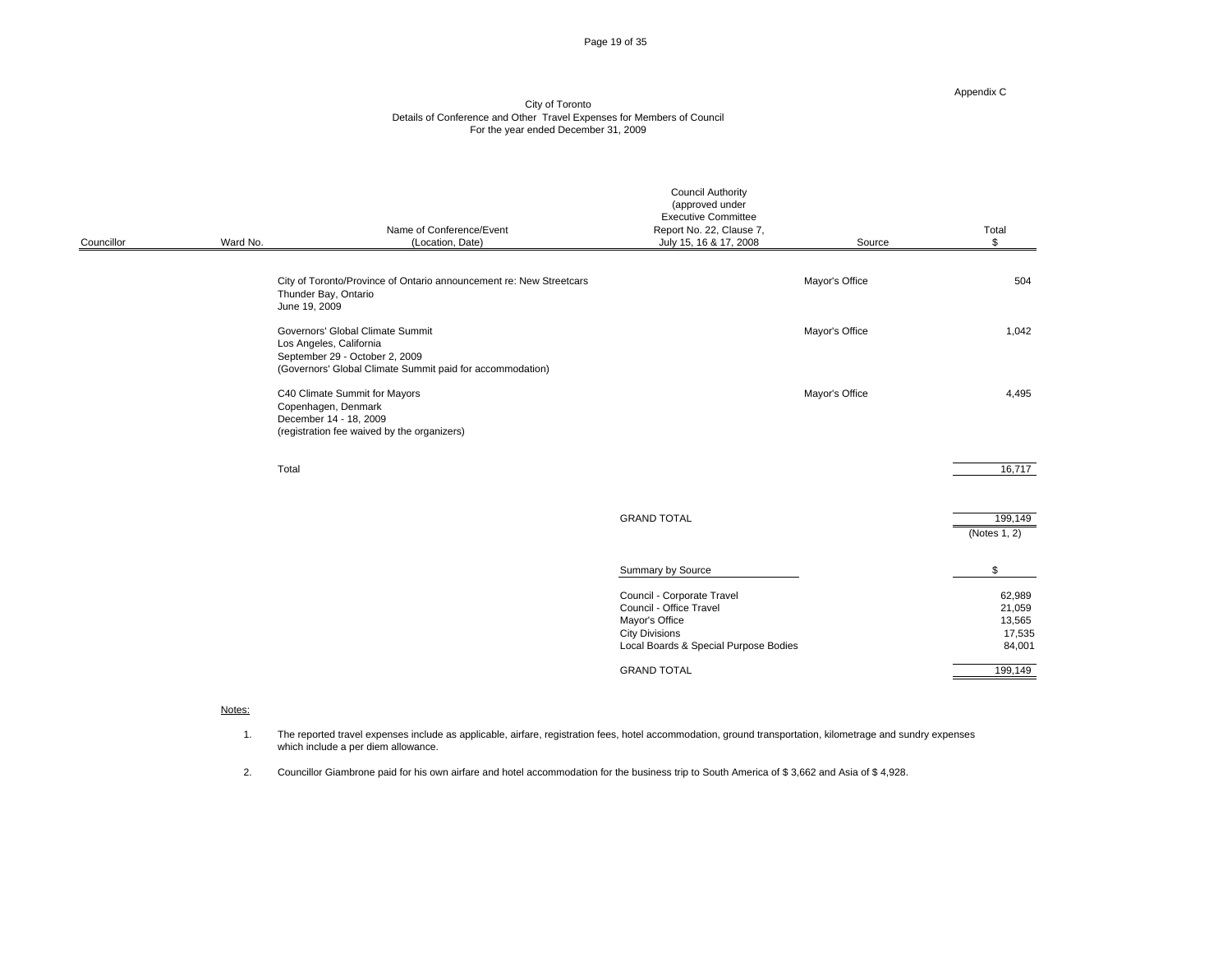# Page 20 of 35

## Appendix D

# City of Toronto Expenses for Members of Council Charged to City Divisions For the year ended December 31, 2009

|                                                    |       | Travel/          |          |                        |
|----------------------------------------------------|-------|------------------|----------|------------------------|
|                                                    |       | Conference       |          | Total                  |
| Councillor                                         | Ward  | (See Appendix C) | Other    | Expenses               |
|                                                    |       |                  |          |                        |
| Augimeri, Maria<br>Carroll, Shelly<br>Davis, Janet |       | 2,890            | 600      | 3,490                  |
|                                                    | 33    | 3,628            |          | 3,628                  |
|                                                    |       |                  | 825      | 825                    |
| Filion, John                                       | 23    |                  | 13       | 13                     |
| Fletcher, Paula                                    | 30    |                  | 50       | 50                     |
| Giambrone, Adam                                    |       |                  | 2,500    | 2,500                  |
| Grimes, Mark                                       |       |                  | 25       | 25                     |
| Heaps, Adrian                                      |       | 1,138            | 1,075    | 2,213                  |
| Mammoliti, Giorgio                                 |       |                  | 50       | 50                     |
| Minnan-Wong, Denzil                                | 34    |                  | 200      | 200                    |
| Moeser, Ron                                        | 44    |                  | 350      | 350                    |
| Palacio Cesar                                      |       |                  | 13       | 13                     |
| Pantalone, Joe                                     |       |                  | 250      | 250                    |
| Perks, Gord                                        |       |                  | 175      | 175                    |
| Perruzza, Anthony                                  |       |                  | 1,438    | 1,438                  |
| Rae, Kyle                                          | 27    | 6,727            | 13       | 6,740                  |
| Walker, Michael                                    | 22    |                  | 100      | 100                    |
| Miller, David                                      | Mayor | 3,152            | 451      | $\frac{3,603}{25,663}$ |
|                                                    |       | 17,535           | 8,128    |                        |
|                                                    |       |                  | (Note 1) |                        |

Note 1: Other expenses are made up of \$ 7,677 for standard and customized maps provided by Technical Services Division, Survey & Mapping Services, and \$ 451 for translation services for the Mayor's Office provided by City Clerk's Office, Multilingual Services.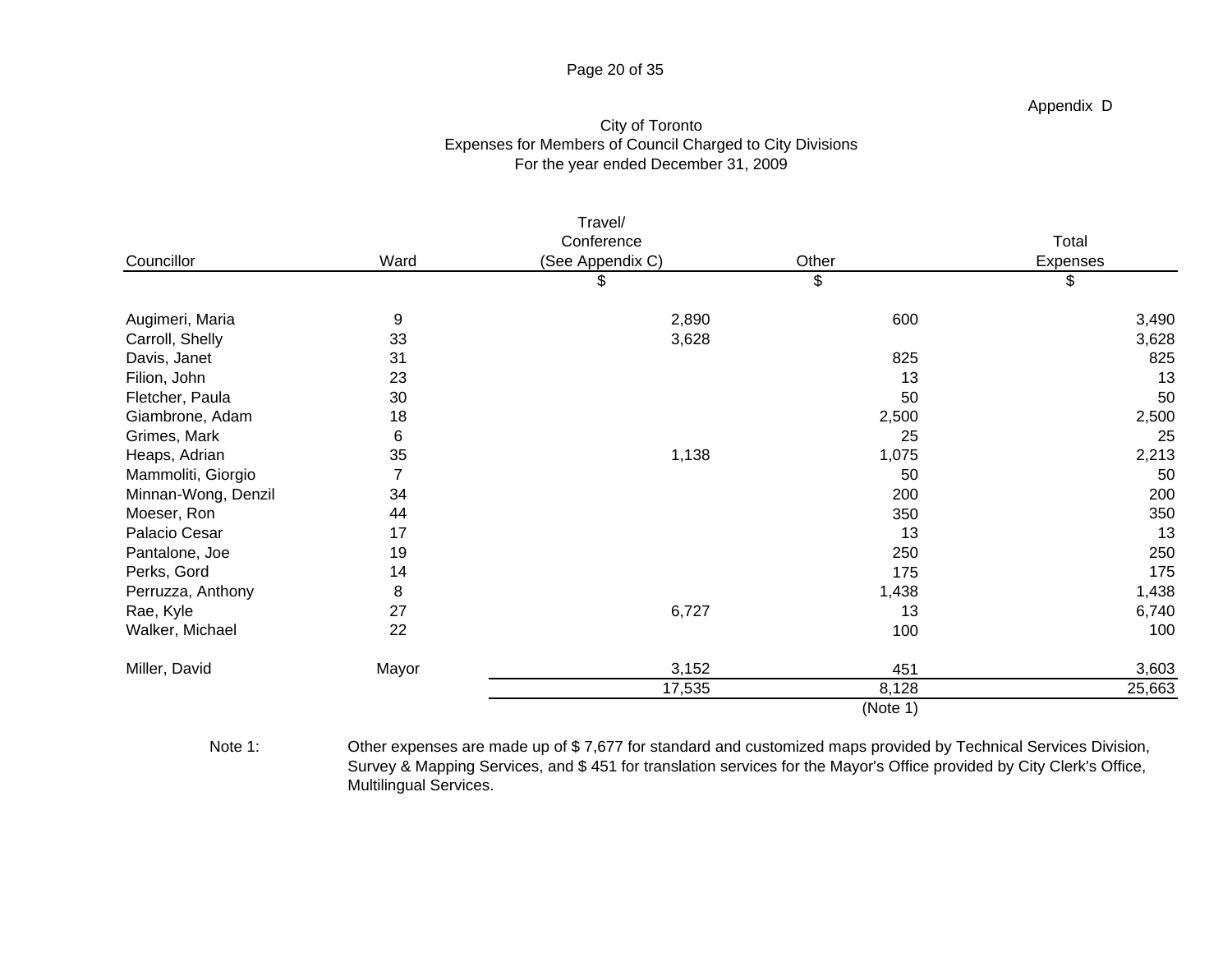### Page 21 of 35

### Appendix E

### City of Toronto Remuneration and Expenses of Members of Council Paid by Agencies, Boards, Commission, Corporations and Other Special Purpose Bodies For the Year Ended December 31, 2009

|                                                                                                                                                                              |          |      |              |               | Travel/                          |        |                                                           |
|------------------------------------------------------------------------------------------------------------------------------------------------------------------------------|----------|------|--------------|---------------|----------------------------------|--------|-----------------------------------------------------------|
|                                                                                                                                                                              |          | Ward |              |               | Conference                       |        | Total                                                     |
| Councillor                                                                                                                                                                   |          | No.  | Remuneration | Kilometrage   | (See Appendix C)                 | Other  | Expenses                                                  |
|                                                                                                                                                                              |          |      |              |               |                                  |        |                                                           |
|                                                                                                                                                                              |          | 43   | waived       |               |                                  |        |                                                           |
| Ainslie, Paul (note 2)<br>Augimeri, Maria (note 3)<br>Bussin, Sandra<br>Cho, Raymond<br>De Baeremaeker, Glen (note 2)                                                        |          |      | 1,126        | waived<br>270 | 5,343                            |        | 5,613<br>6,530                                            |
|                                                                                                                                                                              |          | 32   |              |               | 6,530                            |        |                                                           |
|                                                                                                                                                                              |          |      |              |               | 603                              |        | 603                                                       |
|                                                                                                                                                                              |          |      | waived       | waived        |                                  |        |                                                           |
|                                                                                                                                                                              |          |      | 780          | 248           |                                  |        | 248                                                       |
| Del Grande, Mike<br>Feldman, Mike<br>Fletcher, Paula<br>Giambrone, Adam                                                                                                      | (note 4) | 10   | 3,400        |               |                                  |        |                                                           |
|                                                                                                                                                                              |          | 30   |              |               | 3,833                            | 137    | 3,970                                                     |
|                                                                                                                                                                              | (note 5) |      |              |               | 14,123<br>1,907                  | 89,843 | 103,966                                                   |
| Hall, Suzan                                                                                                                                                                  |          |      |              | 556           |                                  |        | 2,463                                                     |
| $\mathbf{H}$                                                                                                                                                                 | (note 2) |      | waived       | waived        |                                  |        |                                                           |
| Mammoliti, Giorgio                                                                                                                                                           |          |      |              | 86            | 6,170                            | 16     | 6,272                                                     |
|                                                                                                                                                                              |          |      |              |               |                                  | 283    | 4,145                                                     |
|                                                                                                                                                                              |          |      |              |               | 3,862<br>7,880<br>4,743<br>5,610 |        |                                                           |
|                                                                                                                                                                              |          |      | 780          | 203           |                                  |        |                                                           |
|                                                                                                                                                                              |          |      | 1,429        | 900           |                                  |        |                                                           |
|                                                                                                                                                                              |          |      |              |               | 6,343                            | 271    |                                                           |
| Marnmont, Giorgio<br>McConnell, Pam<br>Mihevc, Joe<br>Milczyn, Peter<br>Moeser, Ron<br>Pantalone, Joe<br>Parker, John<br>Perruzza, Anthony<br>Rae, Kyle<br>Saundercook, Bill | (note 6) |      | -87          | 220           |                                  |        | 7,880<br>4,946<br>6,510<br>6,614<br>220<br>8,235<br>1,336 |
|                                                                                                                                                                              |          |      | ,386         | 255           |                                  |        |                                                           |
|                                                                                                                                                                              |          |      |              |               | 7,980<br>1,276                   | 60     |                                                           |
|                                                                                                                                                                              |          |      |              |               | 7,798                            |        | 7,798                                                     |
|                                                                                                                                                                              |          |      | 8,988        | 2,738         | 84,001                           | 90,610 |                                                           |
|                                                                                                                                                                              |          |      |              |               |                                  |        | 177,349                                                   |
|                                                                                                                                                                              |          |      | (Note 1)     |               |                                  |        |                                                           |

<u>Notes:</u> with the contract of the contract of the contract of the contract of the contract of the contract of the contract of the contract of the contract of the contract of the contract of the contract of the contract of

1. The remuneration was paid by the following organizations:

and members receive 50% of the per diem for conference call meetings: \$5,588; twenty-four hour period. The Chair or Acting Chair, if an elected official, receives two times the per diem - Toronto and Region Conservation Authority, being a per diem of \$86.62 per meeting attended per

- Social Housing Services Corporation: \$3,400 being a per diem of \$400 and \$650 beyond four hours per meeting, two and four respectively, for attendance at Board and Committee meetings.

2. Waived the per diem and kilometrage payment entitled to from the Toronto and Region Conservation Authority.

3. Donated the per diem and kilometrage payment received from the Toronto and Region Conservation Authority of \$1,396 to the Conservation Foundation of Greater Toronto.

4. Donated the per diem remuneration of \$3,400 from the Social Housing Services Corp. to Youthdale Foundation.

5. The Other Expenses pertains to expenses incurred by the Toronto Transit Commission as follows: - Councillor Giambrone (Chair): \$89,843, being staff assistance and office expenses.

6. Donated the per diem and kilometrage payment received from the Toronto and Region Conservation Authority of \$307 to the Conservation Foundation of Greater Toronto. Waived remaining per diem and kilometrage.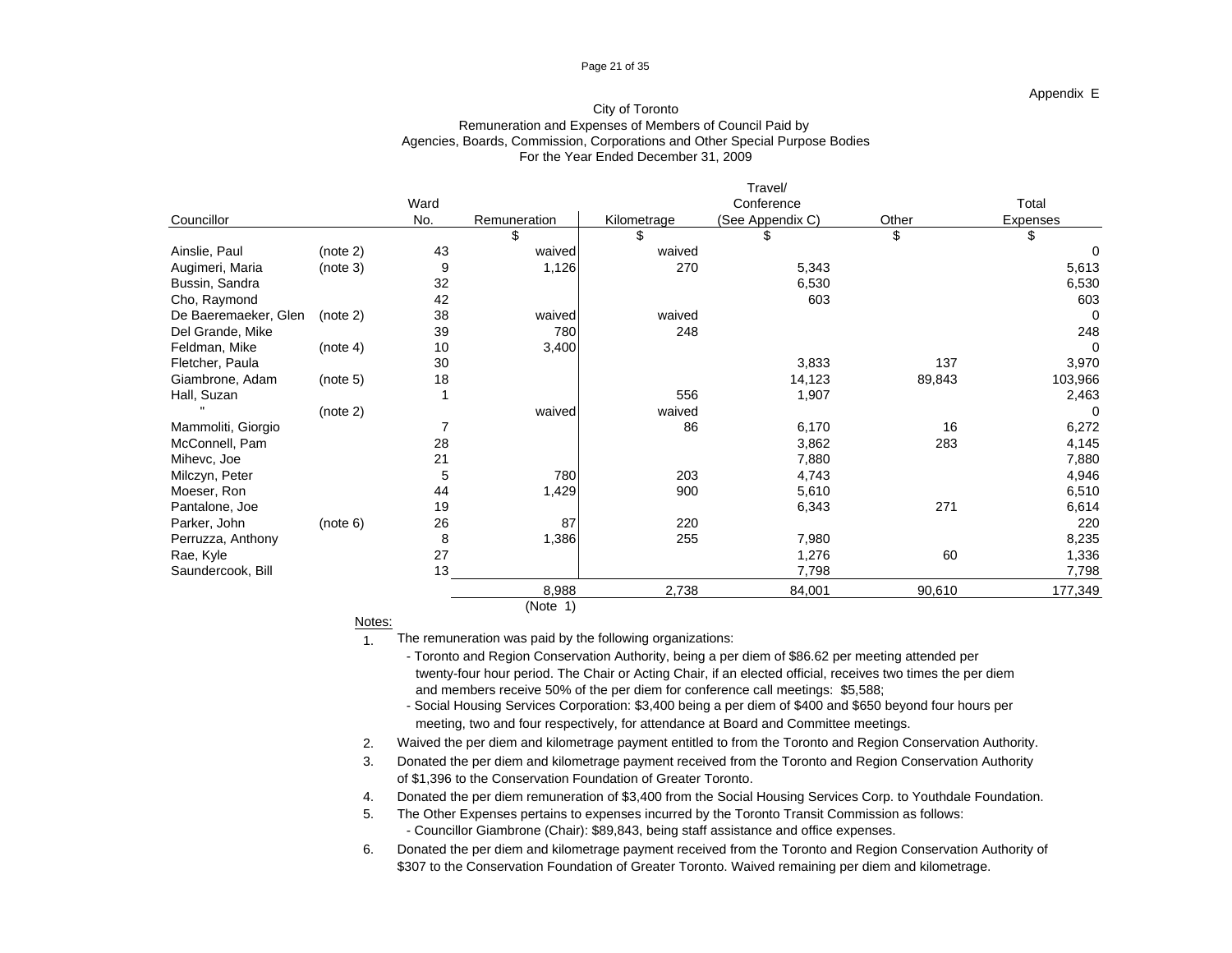### Appendix F

### City of Toronto Analysis of Mayor's Office Expenses For the year ended December 31, 2009

|                      |           |       | Office Transportation,           | Printing  |          | <b>Business</b> |     | Professional                         | Travel |                                                                     |                         |                   |
|----------------------|-----------|-------|----------------------------------|-----------|----------|-----------------|-----|--------------------------------------|--------|---------------------------------------------------------------------|-------------------------|-------------------|
|                      |           |       | Salaries & Equipment Kilometrage | Postage & | Telecom  |                 |     | Meeting Advertising & Technical (See |        | Other                                                               | Other                   |                   |
|                      |           |       | Benefits & Supplies & Parking    | Courier   | Services |                 |     |                                      |        | Expenses & Promotion Services Appendix C) Expenses Recoveries Total |                         |                   |
|                      |           |       |                                  |           |          |                 |     |                                      |        |                                                                     |                         |                   |
|                      |           |       |                                  |           |          |                 |     |                                      |        |                                                                     |                         |                   |
| Mayor                | 198,568   |       | 2,355                            |           | 4,424    |                 |     |                                      | 13,565 | 193                                                                 |                         | $(1,700)$ 217,405 |
|                      |           |       |                                  |           |          |                 |     |                                      |        |                                                                     |                         |                   |
| Staff                | 1,936,549 |       | 1,715                            |           | 19,810   |                 |     |                                      | 24,579 | 869                                                                 |                         | 1,983,522         |
| Misc. Other (Note 1) |           | 7,780 |                                  | 1,738     | 12,401   | 1,517           |     | 529 108,783                          |        | 4,872                                                               |                         | 137,620           |
|                      |           |       |                                  |           |          |                 |     |                                      |        |                                                                     |                         |                   |
| Total                |           |       |                                  |           | 36.635   | 1.517           | 529 | 108.783                              | 38.144 |                                                                     | 5,934 (1,700) 2,338,547 |                   |
|                      |           |       |                                  |           |          |                 |     | (Note 2)                             |        |                                                                     | (Note 3)                |                   |

### notes: the contract of the contract of the contract of the contract of the contract of the contract of the contract of the contract of the contract of the contract of the contract of the contract of the contract of the con

1 Expenses charged to the Mayor's Office accounts but not assigned to a particular staff.

2 Professional and Techincal Services of \$101,408 were required for the Waterfront Revitilization Initiative with funds provided from underspending in the salary budget.

3 This amount is a donation from Mayor David Miller to the City of Toronto of \$1,700 equivalent to the net of his 2.42% cost of living increase for 2009.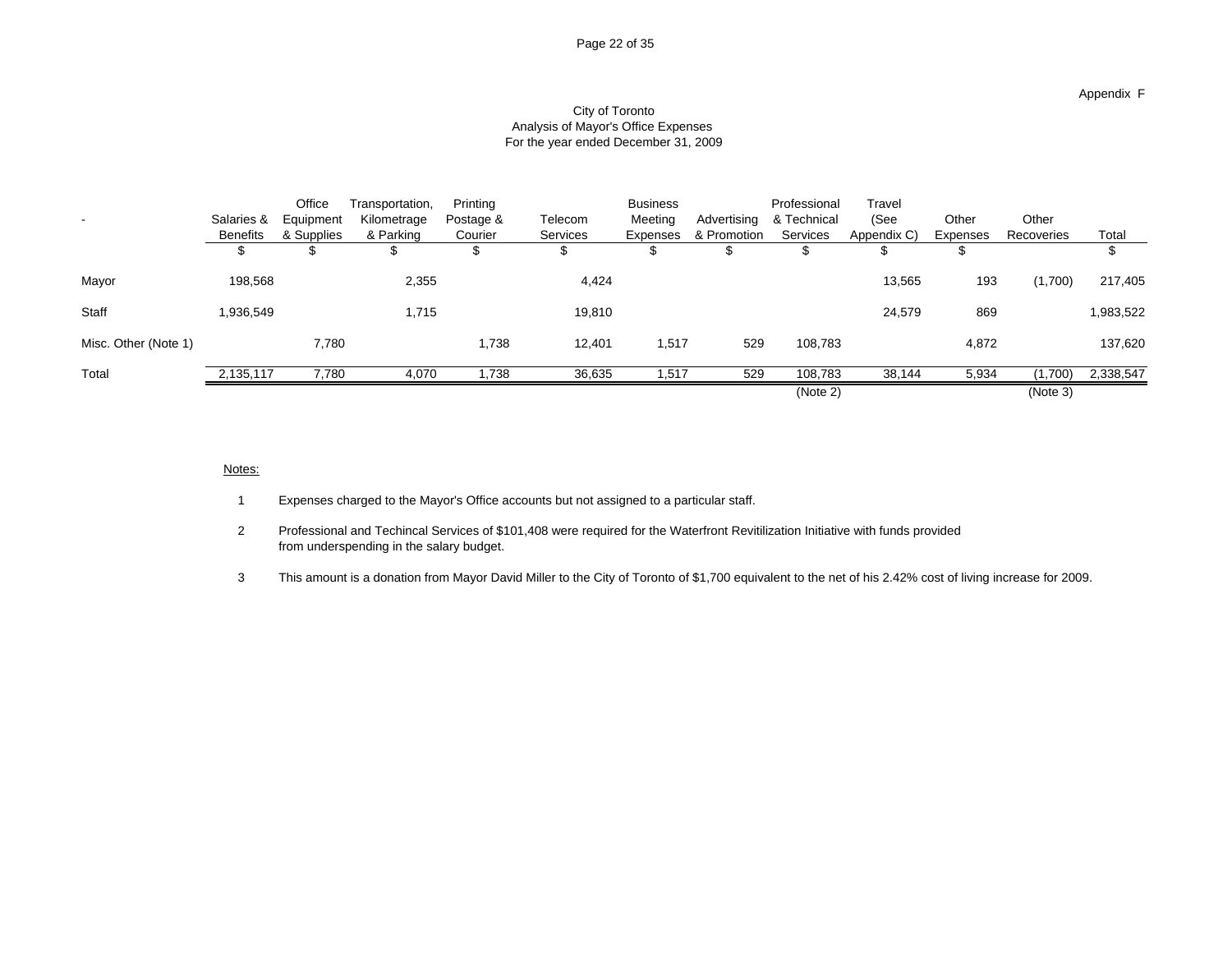# Note: Members of Council are indicated by a single asterisk (\*). The authority for these payments is shown on Appendix H (b).

|                                                          | Remuneration               |          |
|----------------------------------------------------------|----------------------------|----------|
|                                                          | as Member of ABCC or       |          |
| ABCCs & Other Special Purpose Bodies                     | Other Special Purpose Body | Expenses |
|                                                          |                            |          |
| Arenas                                                   |                            |          |
| George Bell Arena                                        | nil                        | nil      |
| Larry Grossman Forest Hill Memorial Arena                | ni                         | nil      |
| Leaside Memorial Community Gardens                       | ni                         | nil      |
| McCormick Arena                                          | $n_{1}$                    | nil      |
| Moss Park Arena                                          | $n_{1}$                    | nil      |
| North Toronto Memorial Arena                             | ni                         | nil      |
| Ted Reeve Arena                                          | ni                         | nil      |
| William H. Bolton Arena                                  | nil                        | nil      |
| Art Gallery of Ontario                                   | nil                        | nil      |
| 70 Berkeley Street Community Centre, Board of Management | nil                        | nil      |
| Bridgepoint Health                                       | nil                        | nil      |
| Bring Back the Don Task Force                            | nil                        | nil      |
| <b>Build Toronto</b>                                     |                            |          |
| D. Barry                                                 | 8,750                      | nil      |
| P. Finkbeiner                                            | 8,750                      | nil      |
| B. Hutcheson                                             | 22,500                     | nil      |
| S. Lazier                                                | 8,750                      | nil      |
| J. Love                                                  | 8,250                      | nil      |
| U. Powell                                                | 8,250                      | nil      |
| B. Shim                                                  | 8,250                      | nil      |
| K. Silver                                                | 8,750                      | nil      |
| Campbell House (Sir William Campbell Foundation)         | nil                        | nil      |
| 192 Carlton Street, Board of Management                  | nil                        | nil      |
|                                                          |                            |          |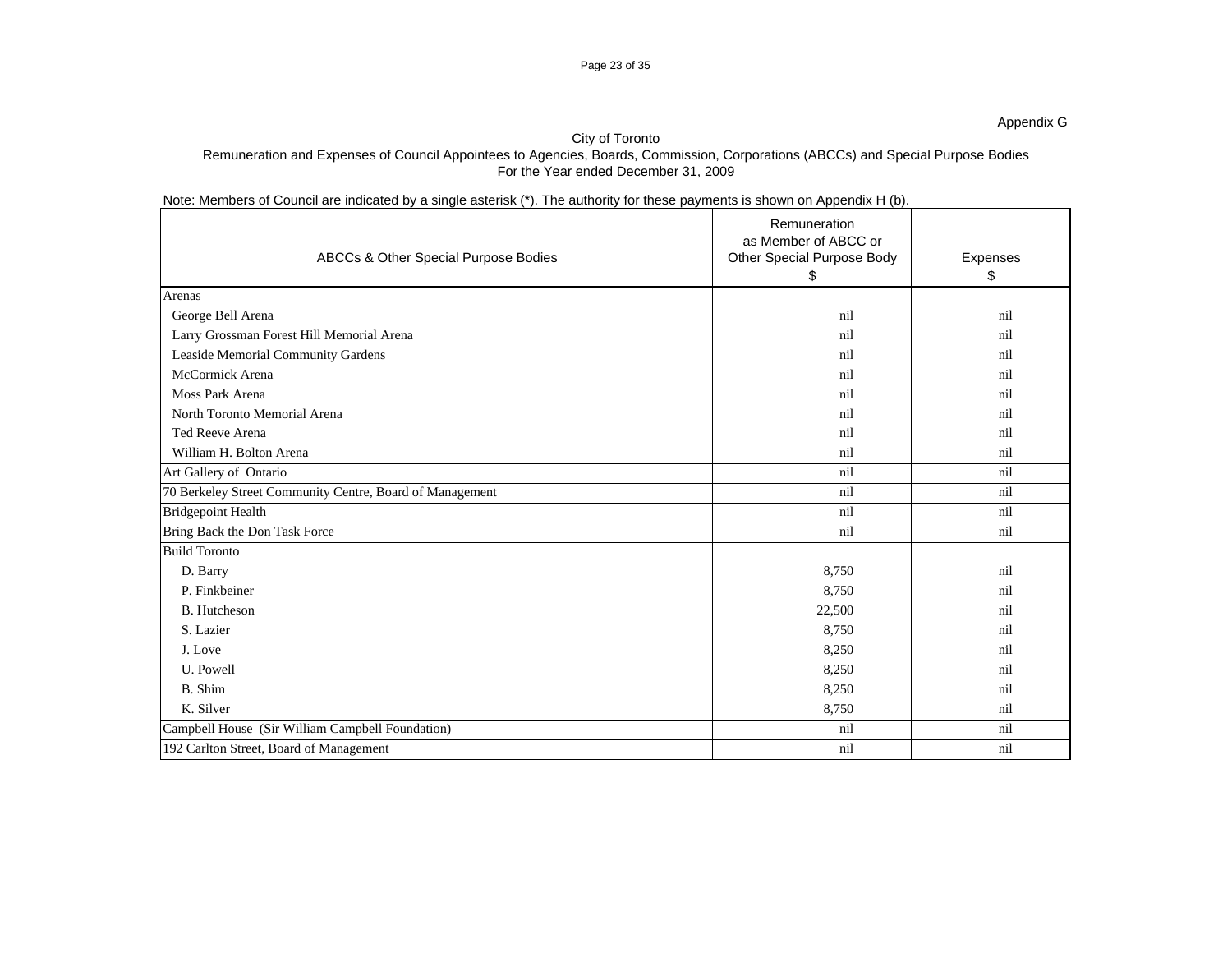# Note: Members of Council are indicated by a single asterisk (\*). The authority for these payments is shown on Appendix H (b).

|                          |                                      | Remuneration<br>as Member of ABCC or |                 |
|--------------------------|--------------------------------------|--------------------------------------|-----------------|
|                          | ABCCs & Other Special Purpose Bodies | Other Special Purpose Body           | Expenses<br>-\$ |
| Committees of Adjustment |                                      |                                      |                 |
| Etobicoke/York           |                                      |                                      |                 |
| D. Colbourne             |                                      | 6,658                                | 346             |
| R. Florio                |                                      | 5,250                                | 36              |
| M. A. Popescu            |                                      | 6,300                                | nil             |
| P. Valenti               |                                      | 6,733                                | nil             |
| C. Whittingham           |                                      | 4,900                                | 657             |
|                          |                                      |                                      |                 |
| North York               |                                      |                                      |                 |
| D. Di Prospero           |                                      | 3,500                                | 470             |
| R. Forbes                |                                      | 2,967                                | 46              |
| D. Gurin                 |                                      | 2,867                                | 21              |
| I. Lallouz               |                                      | 3,567                                | 14              |
| D. McCormick             |                                      | 2,450                                | 57              |
| S. Mirkarimi             |                                      | 2,450                                | nil             |
| D. Peacock               |                                      | 4,000                                | 130             |
| R. Pletsch               |                                      | 4,100                                | 32              |
| V. Solomon               |                                      | 2,450                                | 35              |
| J. Tsang                 |                                      | 3,500                                | 127             |
|                          |                                      |                                      |                 |
| Scarborough              |                                      |                                      |                 |
| R. Froner                |                                      | 3,786                                | 125             |
| S. Gopikrishna           |                                      | 3,850                                | 261             |
| A. Khan                  |                                      | 4,117                                | 278             |
| P. Mahant                |                                      | 3,600                                | 229             |
| R. Rogde                 |                                      | 3,850                                | 288             |
|                          |                                      |                                      |                 |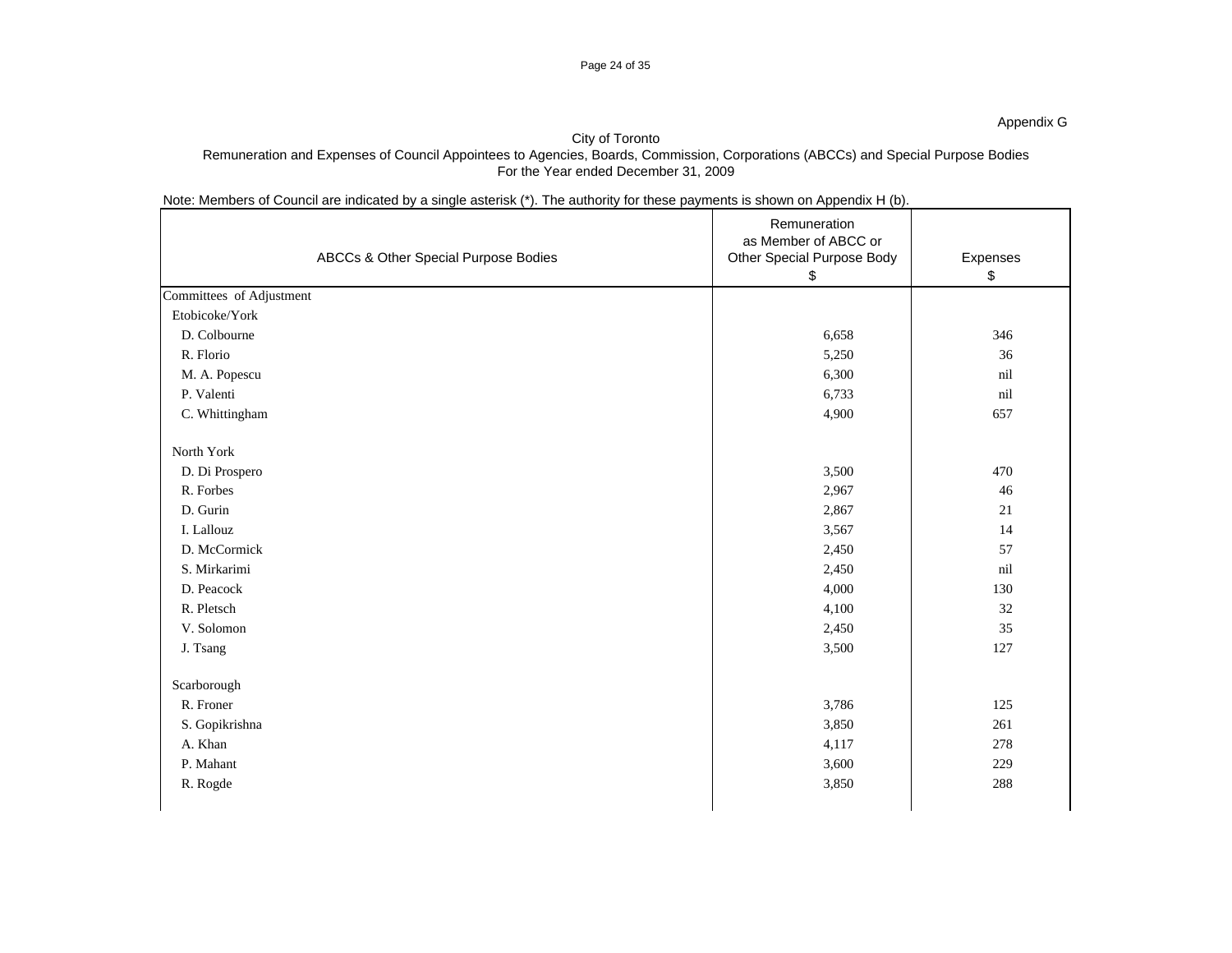# Note: Members of Council are indicated by a single asterisk (\*). The authority for these payments is shown on Appendix H (b).

|                                         | Remuneration<br>as Member of ABCC or |          |
|-----------------------------------------|--------------------------------------|----------|
| ABCCs & Other Special Purpose Bodies    | Other Special Purpose Body           | Expenses |
| Toronto and East York                   |                                      |          |
| S. K. Agrawal                           | 2,800                                | 57       |
| R. Brown                                | 4,900                                | 510      |
| G. Burton                               | 5,425                                | 456      |
| F. D. Costa                             | 4,942                                | 296      |
| H. Gardiner                             | 4,450                                | nil      |
| K. Gardner                              | 9,100                                | nil      |
| C. Muccilli                             | 5,483                                | 256      |
| G. Vasilopoulos                         | 4,900                                | 510      |
| <b>Community Centres</b>                |                                      |          |
| Applegrove Community Complex            |                                      |          |
| P. Reid                                 | nil                                  | 32       |
| P. Trudel                               |                                      | 32       |
| <b>Cecil Community Centre</b>           |                                      | nil      |
| Central Eglinton Community Centre       |                                      | nil      |
| 519 Church Street Community Centre      |                                      | nil      |
| Community Centre 55                     |                                      | nil      |
| Eastview Neighbourhood Community Centre |                                      | nil      |
| Harbourfront Community Centre           |                                      | nil      |
| Ralph Thornton Community Centre         |                                      | nil      |
| Scadding Court Community Centre         |                                      | nil      |
| Swansea Town Hall Community Centre      | nil                                  | nil      |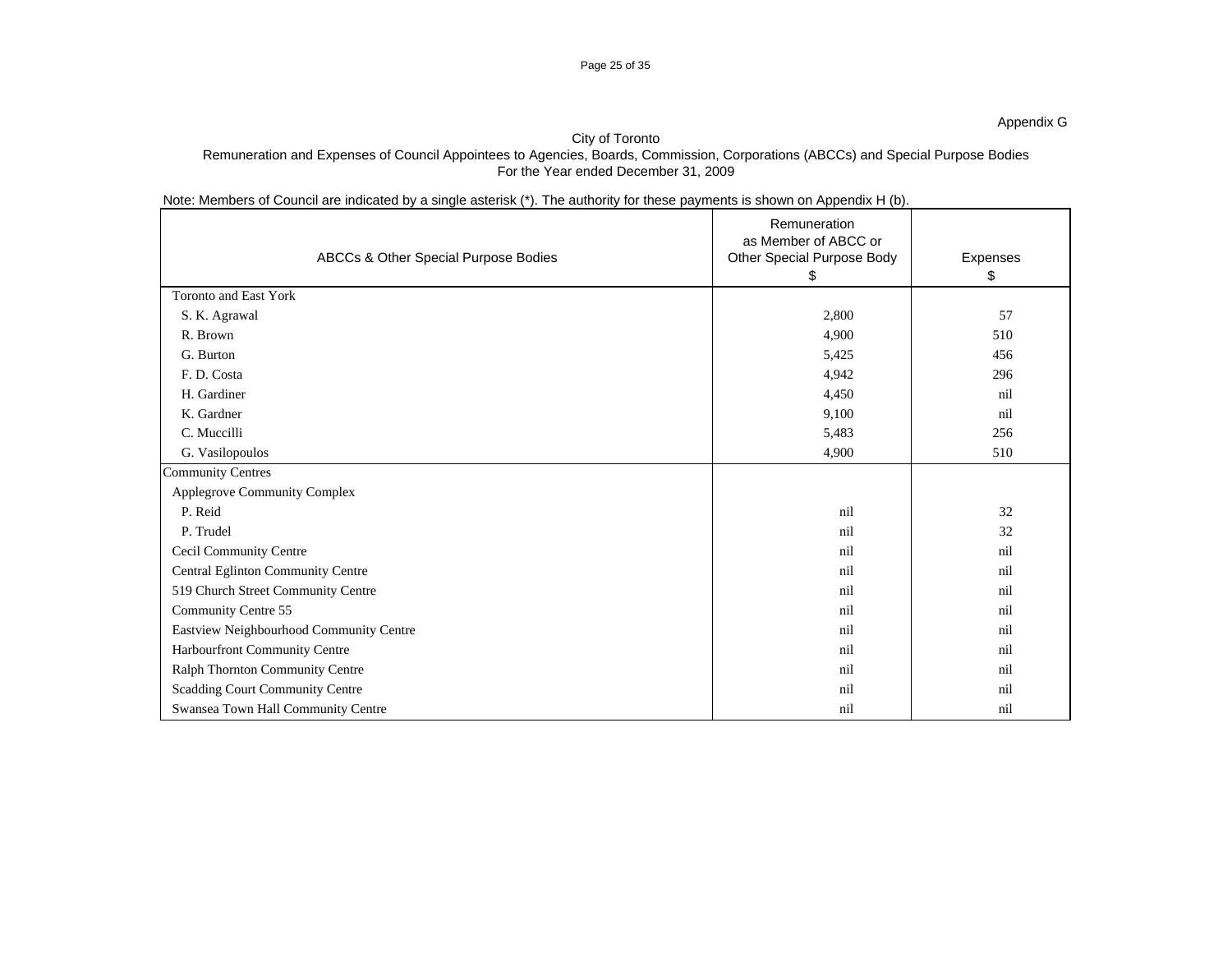## Note: Members of Council are indicated by a single asterisk (\*). The authority for these payments is shown on Appendix H (b).

| ABCCs & Other Special Purpose Bodies                                 | Remuneration<br>as Member of ABCC or<br>Other Special Purpose Body | Expenses |
|----------------------------------------------------------------------|--------------------------------------------------------------------|----------|
|                                                                      |                                                                    |          |
| Crescent Town Club Inc.                                              |                                                                    |          |
| B. Dale                                                              | 350                                                                | nil      |
| Note: The remuneration was authorized by the Crescent Town Club Inc. |                                                                    |          |
| By-law No. 5 of October 18, 1994.                                    |                                                                    |          |
| Design Exchange                                                      | nil                                                                | nil      |
| Enwave Energy Corporation                                            |                                                                    |          |
| P. Brown                                                             | 40,000                                                             | nil      |
| V. Fonseca                                                           | 20,000                                                             | nil      |
| <b>Examining Board</b>                                               |                                                                    |          |
| R. Cadoo                                                             | 8,115                                                              | nil      |
| W. Ruhig                                                             | 8,115                                                              | nil      |
| E. Tipping                                                           | 1,515                                                              | nil      |
| D. Todd                                                              | 1,515                                                              | nil      |
| <b>Exhibition Place</b>                                              |                                                                    |          |
| Canadian National Exhibition Association                             | nil                                                                | nil      |
| Canadian National Exhibition Association                             | nil                                                                | nil      |
| Municipal Section of the Membership                                  |                                                                    |          |
| Exhibition Place, Board of Governors                                 |                                                                    |          |
| R. Maragna                                                           | nil                                                                | 962      |
| *J. Pantalone                                                        | nil                                                                | 6,614    |
| Federation of Canadian Municipalities                                | nil                                                                | nil      |
| Good Neighbour's Club                                                | nil                                                                | nil      |
| Guild Renaissance Group                                              | nil                                                                | nil      |
| Harbourfront Centre                                                  | nil                                                                | nil      |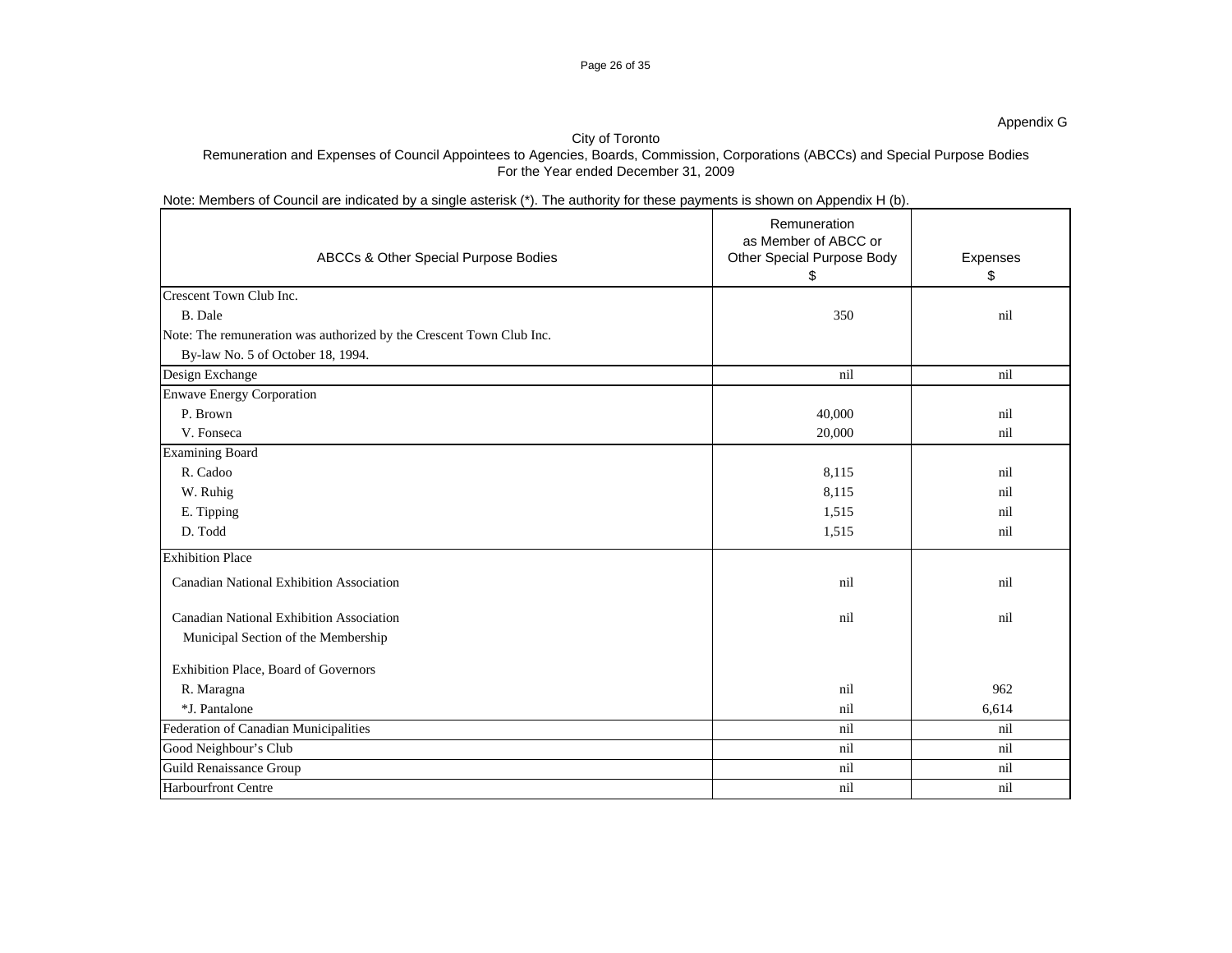|                                         | Remuneration               |          |
|-----------------------------------------|----------------------------|----------|
|                                         | as Member of ABCC or       |          |
| ABCCs & Other Special Purpose Bodies    | Other Special Purpose Body | Expenses |
|                                         |                            |          |
| Heritage Toronto                        |                            |          |
| E. Slavens                              | nil                        | 92       |
| <b>Homes First Society</b>              | nil                        | nil      |
| <b>Invest Toronto</b>                   |                            |          |
| A. Buller                               | 10,000                     | nil      |
| *K. Rae                                 | nil                        | 1,336    |
| Lorraine Kimsa Theatre for Young People | nil                        | nil      |
| Metropolitan Toronto Convention Centre  |                            |          |
| R. Brent                                | 750                        | nil      |
| U. Obeyesekere                          | 500                        | nil      |
| Museum Boards                           |                            |          |
| Collection & Conservation               | nil                        | nil      |
| Fort York Museum                        |                            |          |
| Gibson House/Zion School House          |                            |          |
| Montgomery's Inn                        |                            |          |
| Museum & Heritage Services              |                            |          |
| Scarborough Historical Museum           |                            |          |
| Spadina/Colborne Lodge/Mackenzie House  |                            |          |
| Todmorden Mills                         |                            |          |
| York Museum                             | nil                        |          |
| Pension Plans                           |                            |          |
| City of York Employee Pension Plan      | nil                        | nil      |
| Metropolitan Toronto Pension Plan       |                            |          |
| G. Clarkson                             | 7,500                      | nil      |

Appendix G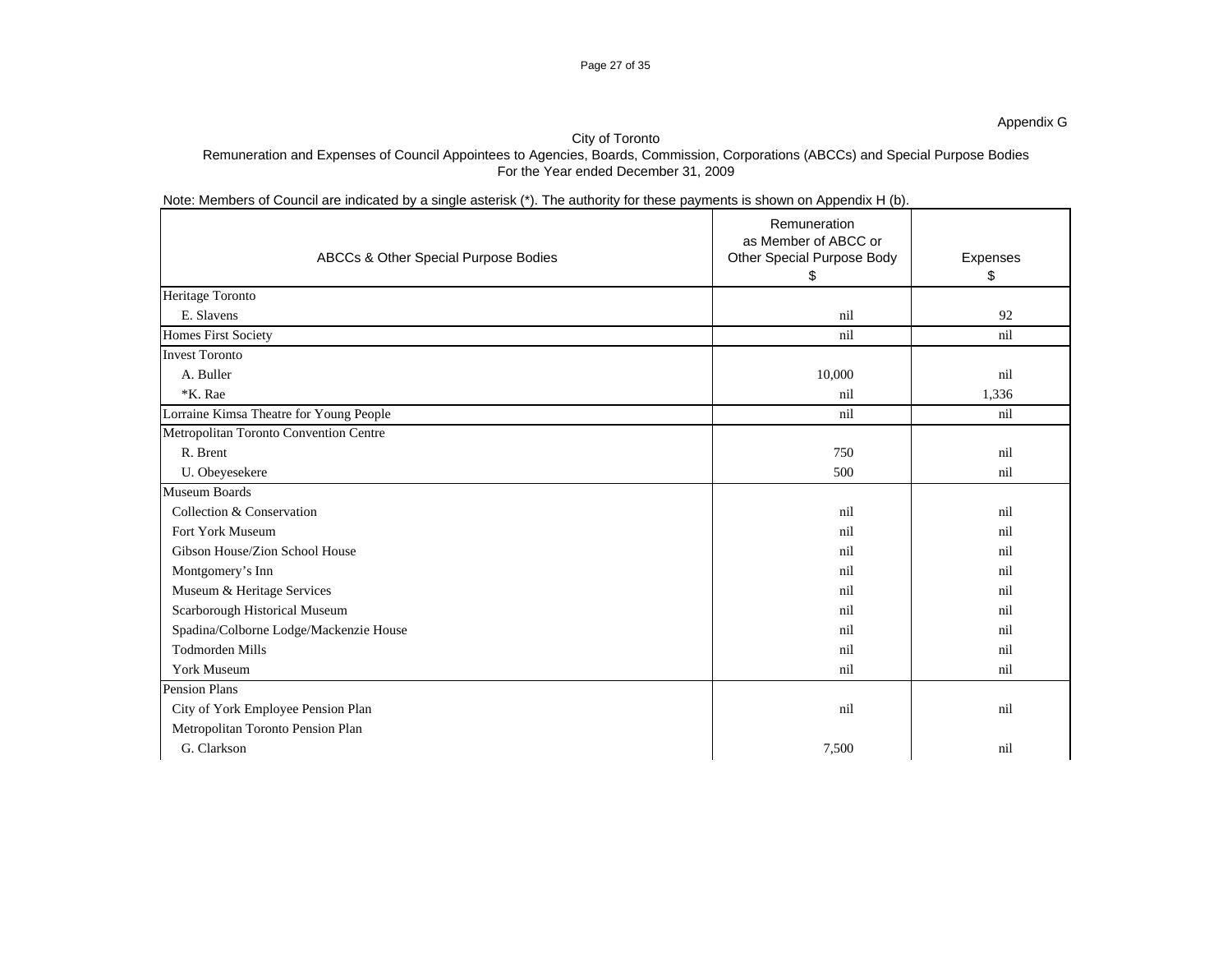# Note: Members of Council are indicated by a single asterisk (\*). The authority for these payments is shown on Appendix H (b).

|                                                         | Remuneration                                       |               |
|---------------------------------------------------------|----------------------------------------------------|---------------|
| ABCCs & Other Special Purpose Bodies                    | as Member of ABCC or<br>Other Special Purpose Body | Expenses      |
|                                                         |                                                    | $\sqrt[6]{3}$ |
| Metropolitan Toronto Police Benefit Fund                |                                                    |               |
| G. Clarkson                                             | 7,500                                              | nil           |
| Toronto Civic Employees' Pension & Benefit Fund         |                                                    |               |
| A. Smith                                                | 7,500                                              | nil           |
| Toronto Fire Department Superannuation and Benefit Fund |                                                    |               |
| A. Smith                                                | 7,500                                              | nil           |
| Property Standards Committee as Fence Viewers           |                                                    |               |
| B. Ally                                                 | 750                                                | nil           |
| A. Beaumont                                             | 1,000                                              | nil           |
| Y. Chan                                                 | 1,500                                              | nil           |
| L. Dang                                                 | 1,750                                              |               |
| D. Di Serio                                             | 1,000                                              |               |
| W. J. Dolan                                             | 1,375                                              | nil           |
| <b>B.</b> Ewles                                         | 1,625                                              |               |
| D. Fancher                                              | 1,125                                              |               |
| T. Izzard                                               | 1,000                                              |               |
| R. Jennings                                             | 1,125                                              |               |
| M. Marini                                               | 1,125                                              |               |
| M. L. McCumber Eals                                     | 1,375                                              |               |
| W. McDonald                                             | 1,500                                              |               |
| Z. Ozden                                                | 1,000                                              | nil           |
| E. H. Straus                                            | 1,625                                              | nil           |
| A. Telfer                                               | 1,625                                              | nil           |
| Rooming House Hearing Committee                         |                                                    |               |
| L. Colle                                                | 2,760                                              | nil           |
| C. Gaster                                               | 1,840                                              | nil           |
| Runnymede Healthcare Centre                             | nil                                                | nil           |
| <b>Ryerson Centre</b>                                   | nil                                                | nil           |

Page 28 of 35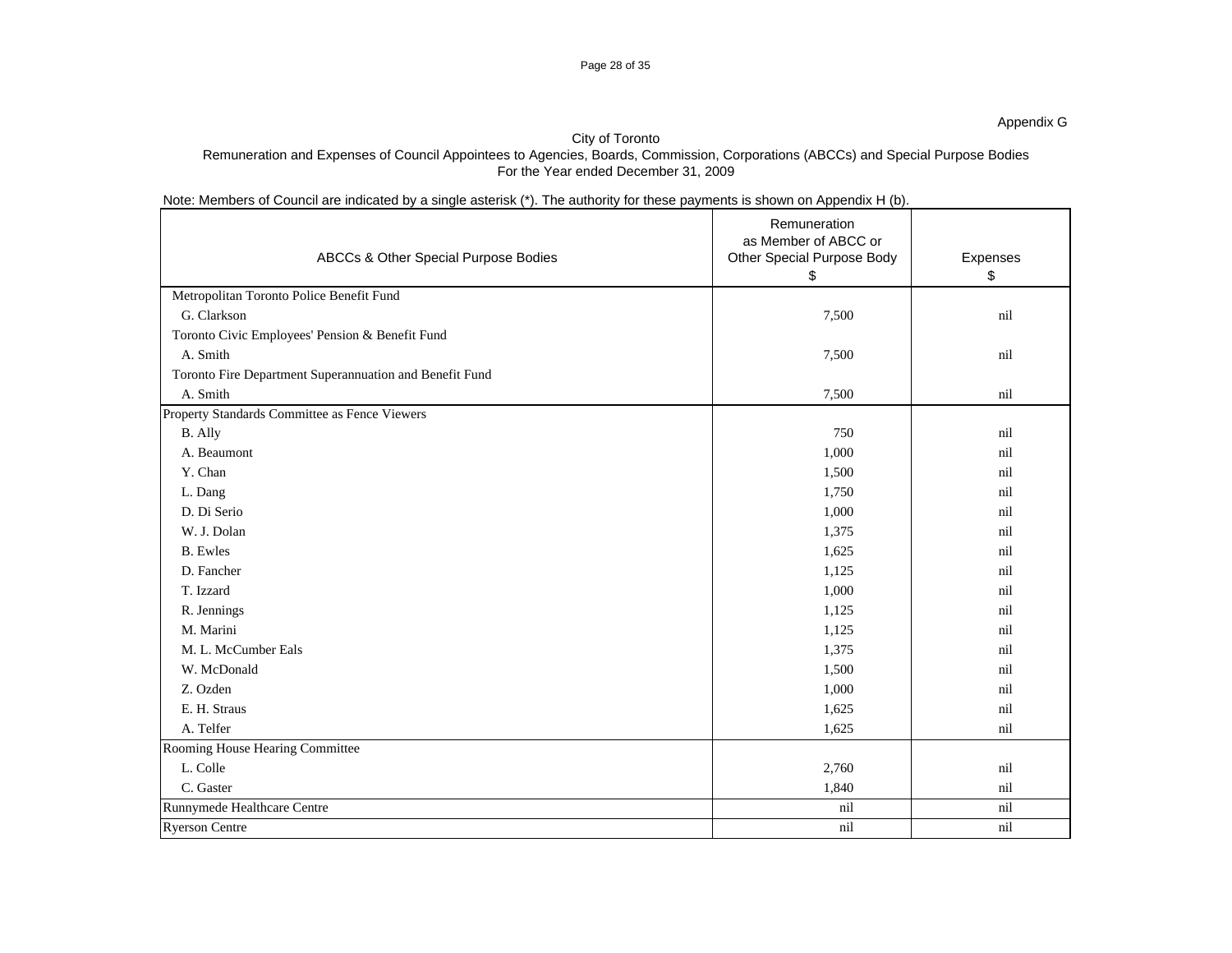### Page 29 of 35

## City of Toronto Remuneration and Expenses of Council Appointees to Agencies, Boards, Commission, Corporations (ABCCs) and Special Purpose Bodies For the Year ended December 31, 2009

# Note: Members of Council are indicated by a single asterisk (\*). The authority for these payments is shown on Appendix H (b).

|                                                                              | Remuneration<br>as Member of ABCC or |          |
|------------------------------------------------------------------------------|--------------------------------------|----------|
| ABCCs & Other Special Purpose Bodies                                         | Other Special Purpose Body           | Expenses |
|                                                                              |                                      |          |
| The Salvation Army Toronto Grace Health Centre                               | nil                                  | nil      |
| Sinking Fund and Investment Advisory Committees                              |                                      |          |
| J. Alexander                                                                 | 5,000                                | nil      |
| A. Graham                                                                    | 5,000                                |          |
| W. Rudick                                                                    | 5,000                                |          |
| L. Thompson                                                                  | 5,000                                | nil      |
| Social Housing Services Corporation (note 1)                                 |                                      |          |
| *M. Feldman (donated remuneration to Youthdale Foundation)                   | 3,400                                | nil      |
| Note 1: This is an independent, non-profit corporation created by provincial |                                      |          |
| legislation (Social Housing Reform Act, 2000). The remuneration of Board     |                                      |          |
| member is authorized by Section 147 of this Act.                             |                                      |          |
| Sony Centre for the Performing Arts                                          | nil                                  | nil      |
| St. Lawrence Centre for the Arts                                             | nil                                  | nil      |
| Thistletown Multi-Service Centre                                             | nil                                  | nil      |
| <b>Toronto Arts Council</b>                                                  | nil                                  | nil      |
| Toronto Artscape Inc.                                                        | nil                                  | nil      |
| Toronto Atmospheric Fund                                                     | nil                                  | nil      |
| Toronto Board of Health                                                      |                                      |          |
| A. Bravo                                                                     | 1,000                                | nil      |
| V. Chari                                                                     | 1,750                                | 43       |
| W. Muriuki                                                                   | 750                                  | nil      |
|                                                                              |                                      |          |
| F. Nelson                                                                    | 1,250                                | 230      |
| L. O'Brien                                                                   | 750                                  | nil      |
| V. Sterling                                                                  | 1,375                                | 1,993    |
| S. Wong                                                                      | 500                                  | nil      |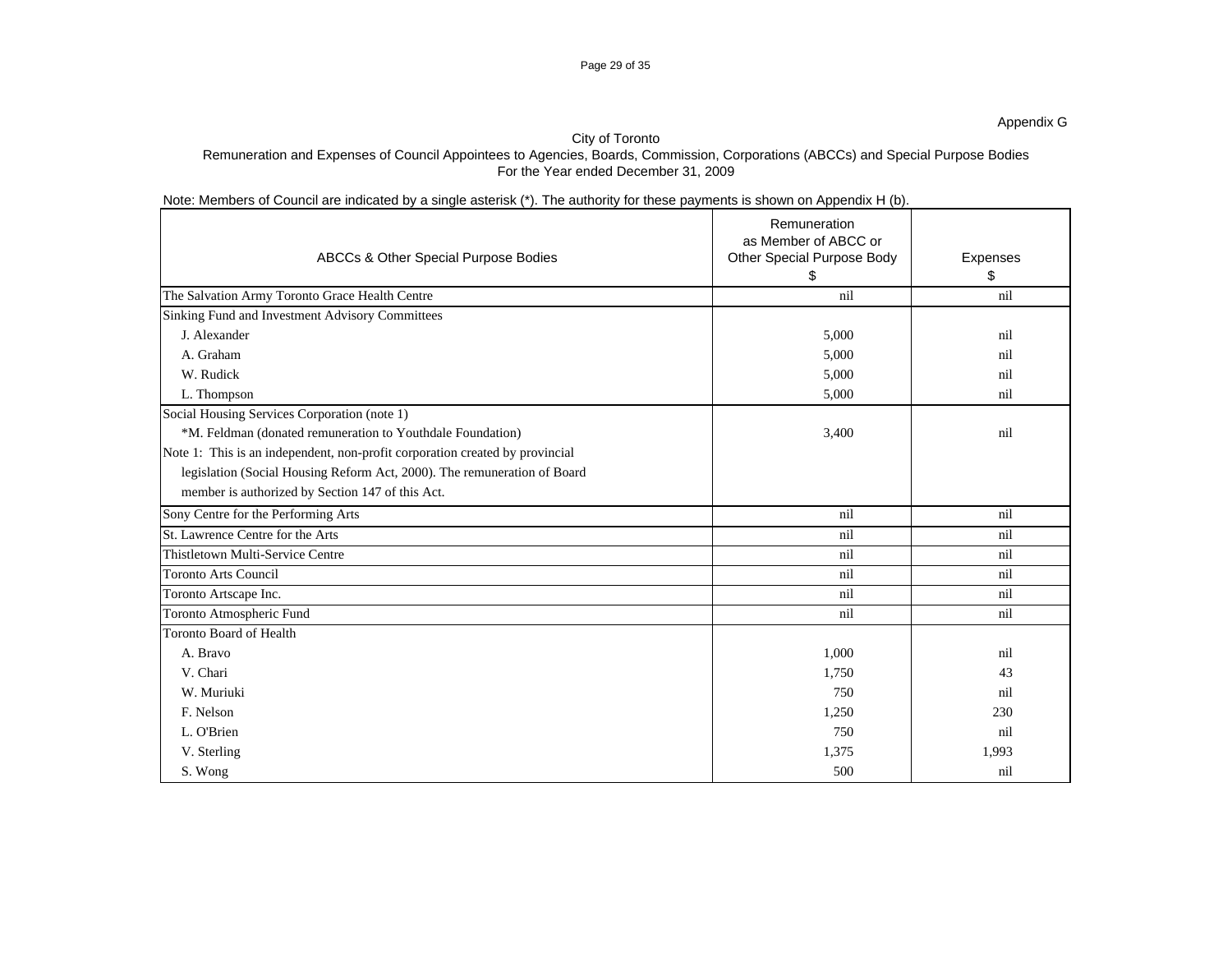# Note: Members of Council are indicated by a single asterisk (\*). The authority for these payments is shown on Appendix H (b).

|                                       |                                                  | Remuneration<br>as Member of ABCC or |          |
|---------------------------------------|--------------------------------------------------|--------------------------------------|----------|
|                                       | ABCCs & Other Special Purpose Bodies             | Other Special Purpose Body           | Expenses |
|                                       |                                                  |                                      |          |
| Toronto Centre for the Arts           |                                                  | nil                                  | nil      |
| Toronto Community Housing Corporation |                                                  |                                      |          |
| Z. Dhanani                            |                                                  | 8,500                                | 4,224    |
| *P. Fletcher                          |                                                  | nil                                  | 3,970    |
| *S. Hall                              |                                                  | nil                                  | 2,463    |
| M. Joseph                             |                                                  | 5,500                                | nil      |
| G. Kalil                              |                                                  | 10,000                               | nil      |
| D. King                               |                                                  | 10,000                               | 1,115    |
| *G. Mammoliti                         |                                                  | nil                                  | 102      |
| D. Mitchell                           |                                                  | 20,000                               | 7,345    |
| C. Osler                              |                                                  | 9,000                                | nil      |
| *A. Perruzza                          |                                                  | nil                                  | 2,817    |
| S. A. Sheikh                          |                                                  | 10,000                               | 3,951    |
| R. Struys                             |                                                  | 10,000                               | nil      |
| C. Wilkinson                          |                                                  | 10,000                               | 1,106    |
|                                       | Toronto Economic Development Corporation (TEDCO) | nil                                  | nil      |
| Toronto Film Board                    |                                                  | nil                                  | nil      |
| Toronto Hydro Corporation             |                                                  |                                      |          |
| P. Callon                             |                                                  | 38,500                               | nil      |
| B. Chu                                |                                                  | 29,500                               | nil      |
| C. R. Copeland                        |                                                  | 75,000                               | nil      |
| D. Cowbourne                          |                                                  | 26,500                               | nil      |
| P. Kennedy                            |                                                  | 26,500                               | nil      |
| S. Khetrapal                          |                                                  | 30,500                               | nil      |
| M. Richmond                           |                                                  | 14,250                               | nil      |
| W. Rupert                             |                                                  | 32,500                               | nil      |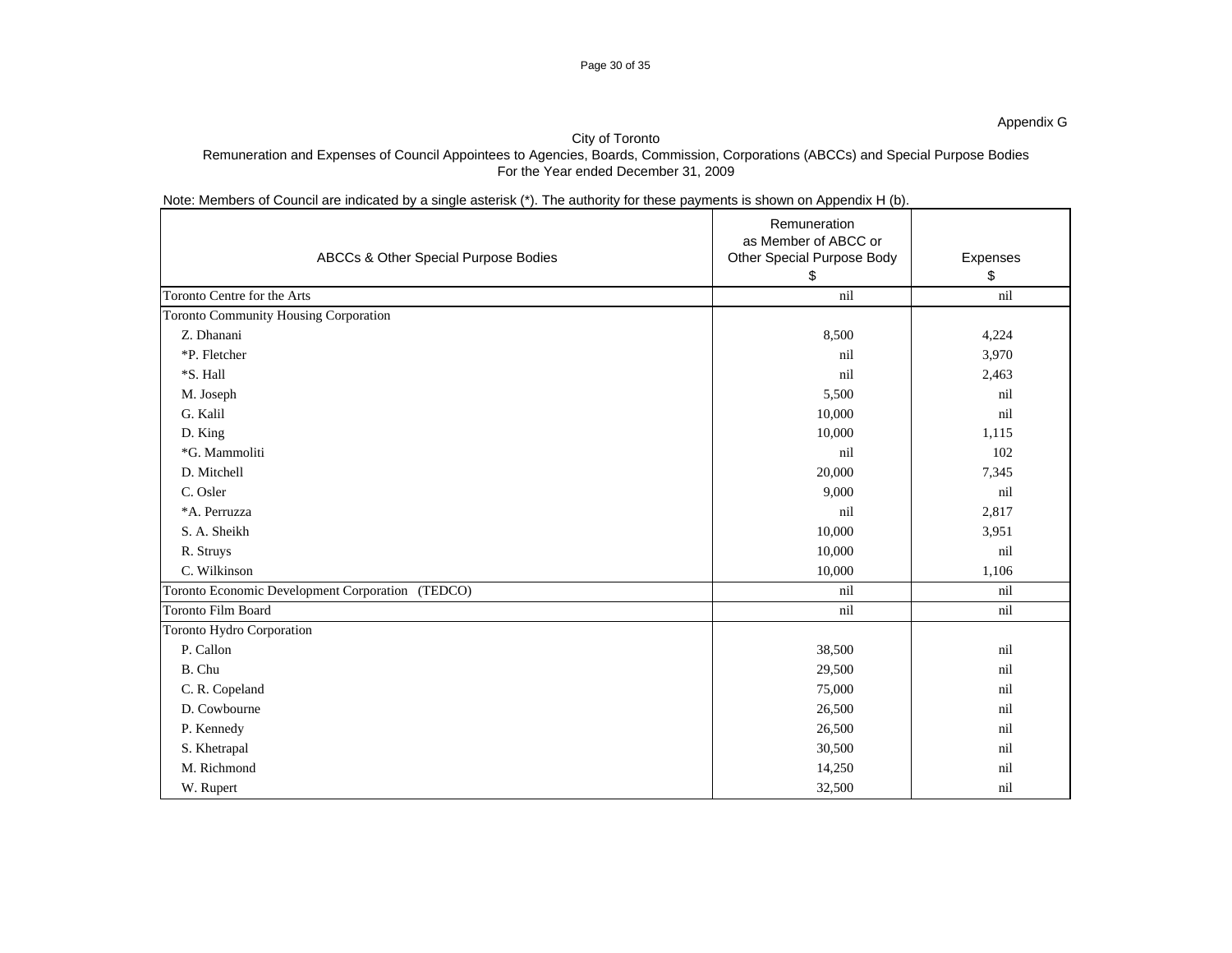# Note: Members of Council are indicated by a single asterisk (\*). The authority for these payments is shown on Appendix H (b).

|                                      | Remuneration               |               |
|--------------------------------------|----------------------------|---------------|
|                                      | as Member of ABCC or       |               |
| ABCCs & Other Special Purpose Bodies | Other Special Purpose Body | Expenses      |
|                                      |                            | $\sqrt[6]{3}$ |
| Toronto Hydro Electric System Ltd.   |                            |               |
| C. Bastable                          | 25,500                     | nil           |
| D. M. Williams                       | 23,500                     | nil           |
| <b>Toronto Licensing Tribunal</b>    |                            |               |
| M. Calderwood                        | 6,100                      | nil           |
| C. A. Cushnie                        | 6,900                      | nil           |
| J. Dick                              | 6,450                      | nil           |
| L. Miskin                            | 7,050                      | nil           |
| E. Shiller                           | 4,300                      | nil           |
| C. Shirtliff-Hinds                   | 19,050                     | nil           |
| M. Thomas                            | 7,950                      | nil           |
| <b>Toronto Parking Authority</b>     |                            |               |
| D. Birchall                          | 5,500                      | 3,178         |
| T. Carter                            | 6,500                      | 2,222         |
| S. Kumorek                           | 2,000                      | 67            |
| V. R. B. Lovekin                     | 6,000                      | 2,127         |
| J. Maletich                          | 2,000                      | 57            |
| F. I. Sinanan                        | 5,500                      | 2,066         |
| G. K. Soulis                         | 2,500                      | 867           |
| R.Y.Tsin                             | 9,500                      | 2,707         |
| Toronto Police Services Board        |                            |               |
| *P. McConnell                        | nil                        | 4,145         |
| A. Mukherjee                         | 90,914                     | 10,091        |
| Toronto Public Library Board         |                            |               |
| E. Ahmed                             | 750                        | nil           |
| A. Chaleff-Freudenthaler             | 500                        | nil           |
| M. Church                            | 1,000                      | nil           |
| A. Decter                            | 500                        | nil           |
|                                      |                            |               |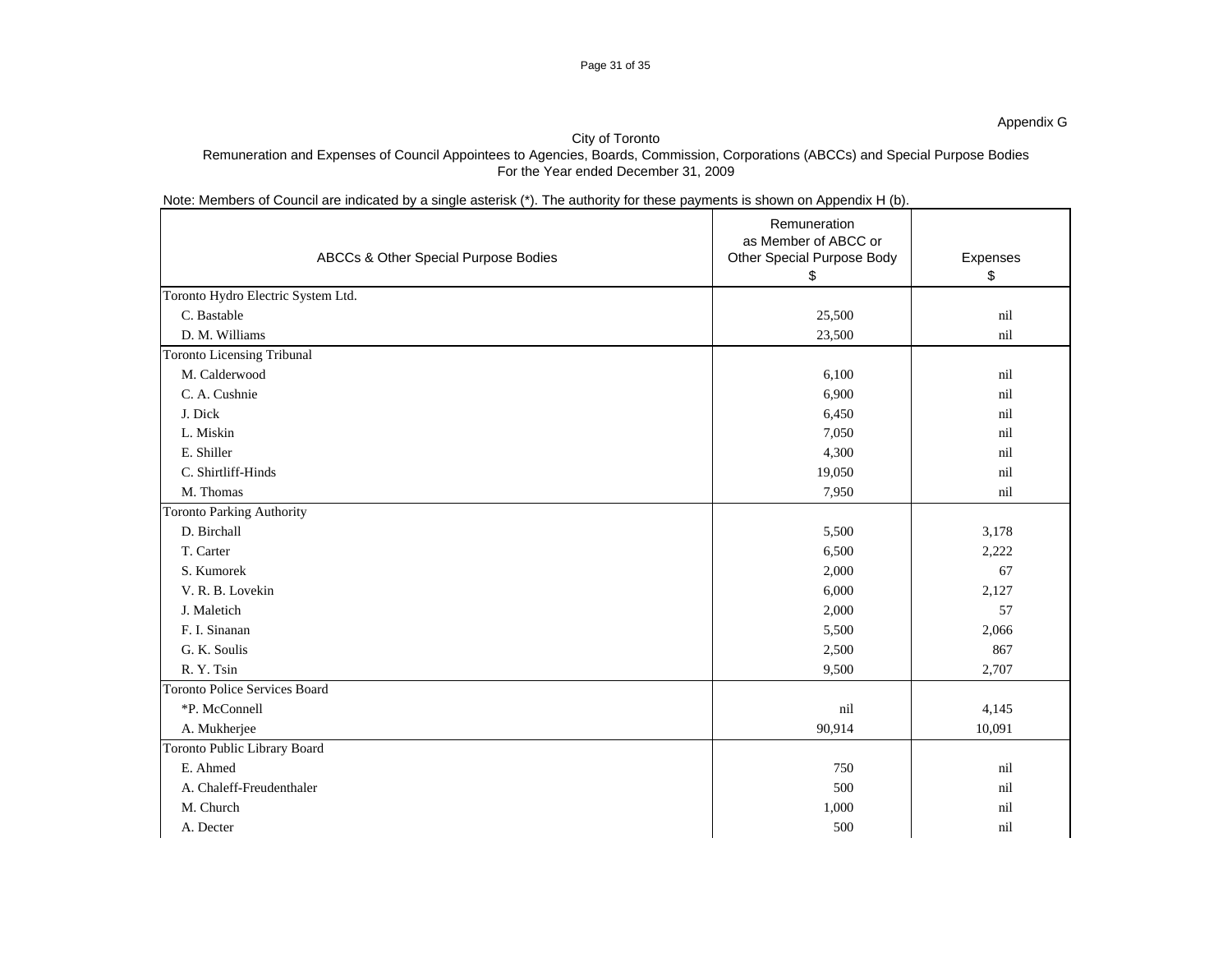|                                                                | ABCCs & Other Special Purpose Bodies                                      | Remuneration<br>as Member of ABCC or<br>Other Special Purpose Body | Expenses |
|----------------------------------------------------------------|---------------------------------------------------------------------------|--------------------------------------------------------------------|----------|
| T. Edan                                                        |                                                                           | 500                                                                | nil      |
| K. Gallagher-Ross                                              |                                                                           | 500                                                                | nil      |
| O. Lawrence                                                    |                                                                           | 500                                                                | 1,824    |
| K. Wilson                                                      |                                                                           | 500                                                                | nil      |
|                                                                | Note: The remuneration is an honorarium to cover reasonable expenses that |                                                                    |          |
| members may incur.                                             |                                                                           |                                                                    |          |
| Toronto and Region Conservation Authority                      |                                                                           |                                                                    |          |
| *P. Ainslie (note 3)                                           |                                                                           | nil                                                                | nil      |
| *M. Augimeri (note 1 & 2)                                      |                                                                           | 1,126                                                              | 270      |
| <b>B.</b> Bertie                                               |                                                                           | 866                                                                | 275      |
| L. Bruce (donated \$18 mileage to CFGT)                        |                                                                           | 780                                                                | 81       |
| G. Cowbourne (note 1)                                          |                                                                           | 780                                                                | 419      |
| *G. De Baeremaeker (note 3)                                    |                                                                           | nil                                                                | nil      |
| *M. Del Grande                                                 |                                                                           | 780                                                                | 248      |
| L Griffin (note $1 & 2$ )                                      |                                                                           | 606                                                                | 70       |
| *S. Hall (note 3)                                              |                                                                           | ni                                                                 | nil      |
| R. Mathivanan                                                  |                                                                           | 433                                                                | 28       |
| *P. Milczyn                                                    |                                                                           | 780                                                                | 203      |
| *R. Moeser                                                     |                                                                           | 1,429                                                              | 900      |
|                                                                | *J. Parker (donated \$307 per diem and mileage to CFGT & note 3)          | -87                                                                | 220      |
| *A. Perruzza                                                   |                                                                           | 1,386                                                              | 255      |
| Note 1: Donated per diem payment to <sup>1</sup> CFGT          |                                                                           |                                                                    |          |
| Note 2: Donated mileage payment to <sup>1</sup> CFGT           |                                                                           |                                                                    |          |
| Note 3: Waived per diem and mileage                            |                                                                           |                                                                    |          |
| <sup>1</sup> CFGT - Conservation Foundation of Greater Toronto |                                                                           |                                                                    |          |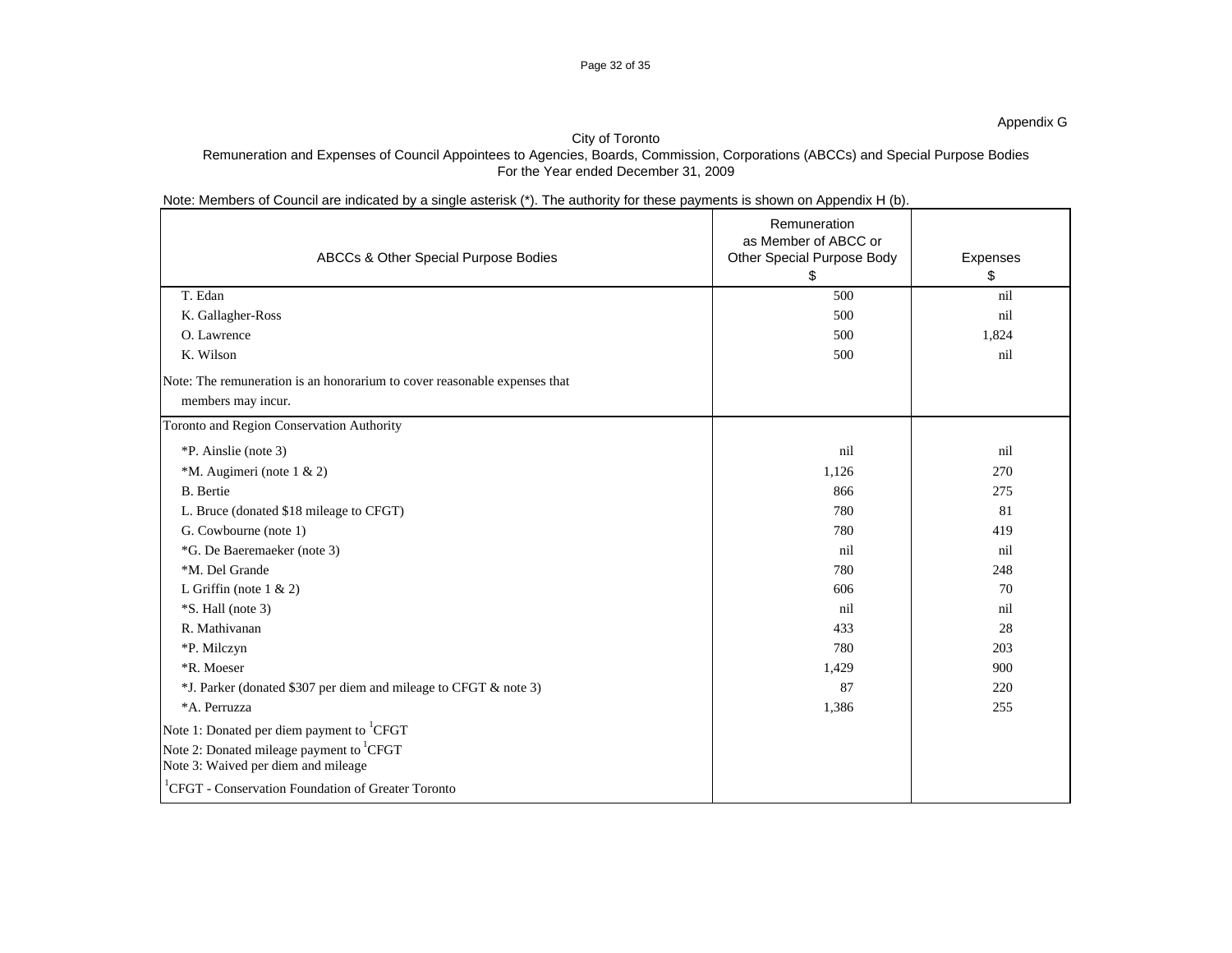## Note: Members of Council are indicated by a single asterisk (\*). The authority for these payments is shown on Appendix H (b).

| ABCCs & Other Special Purpose Bodies                                               | Remuneration<br>as Member of ABCC or<br>Other Special Purpose Body | Expenses |
|------------------------------------------------------------------------------------|--------------------------------------------------------------------|----------|
|                                                                                    |                                                                    |          |
| <b>Toronto Transit Commission</b>                                                  |                                                                    |          |
| *M. Augimeri                                                                       | nil                                                                | 5,343    |
| * S. Bussin                                                                        | nil                                                                | 6,530    |
| *A. Giambrone                                                                      | nil                                                                | 103,966  |
| *J. Mihevc                                                                         | nil                                                                | 7,880    |
| *P. Milczyn                                                                        | nil                                                                | 4,743    |
| *R. Moeser                                                                         | nil                                                                | 5,610    |
| *A. Perruzza                                                                       | nil                                                                | 5,163    |
| *B. Saundercook                                                                    | nil                                                                | 7,798    |
| Note: The Toronto Coach Terminal Inc. and the TTC Insurance Co. Ltd                |                                                                    |          |
| reported nil payments.                                                             |                                                                    |          |
| Toronto Waterfront Revitalization Corporation                                      |                                                                    |          |
| J. Graham                                                                          | 18,875                                                             | nil      |
| M. Wilson                                                                          | 43,000                                                             | nil      |
| Note: M. Siemiatycki was a board member from October 2009 and earned \$2,250 which |                                                                    |          |
| was paid in January 2010.                                                          |                                                                    |          |
| Toronto Zoo                                                                        |                                                                    |          |
| *R. Cho                                                                            | nil                                                                | 603      |
| *G. Mammoliti                                                                      | nil                                                                | 6,170    |
| <b>Tourism Toronto</b>                                                             | nil                                                                | nil      |
| Town of York Historical Society                                                    | nil                                                                | nil      |
| University Settlement Community Centre                                             | nil                                                                | nil      |
| Yonge-Dundas Square                                                                | nil                                                                | nil      |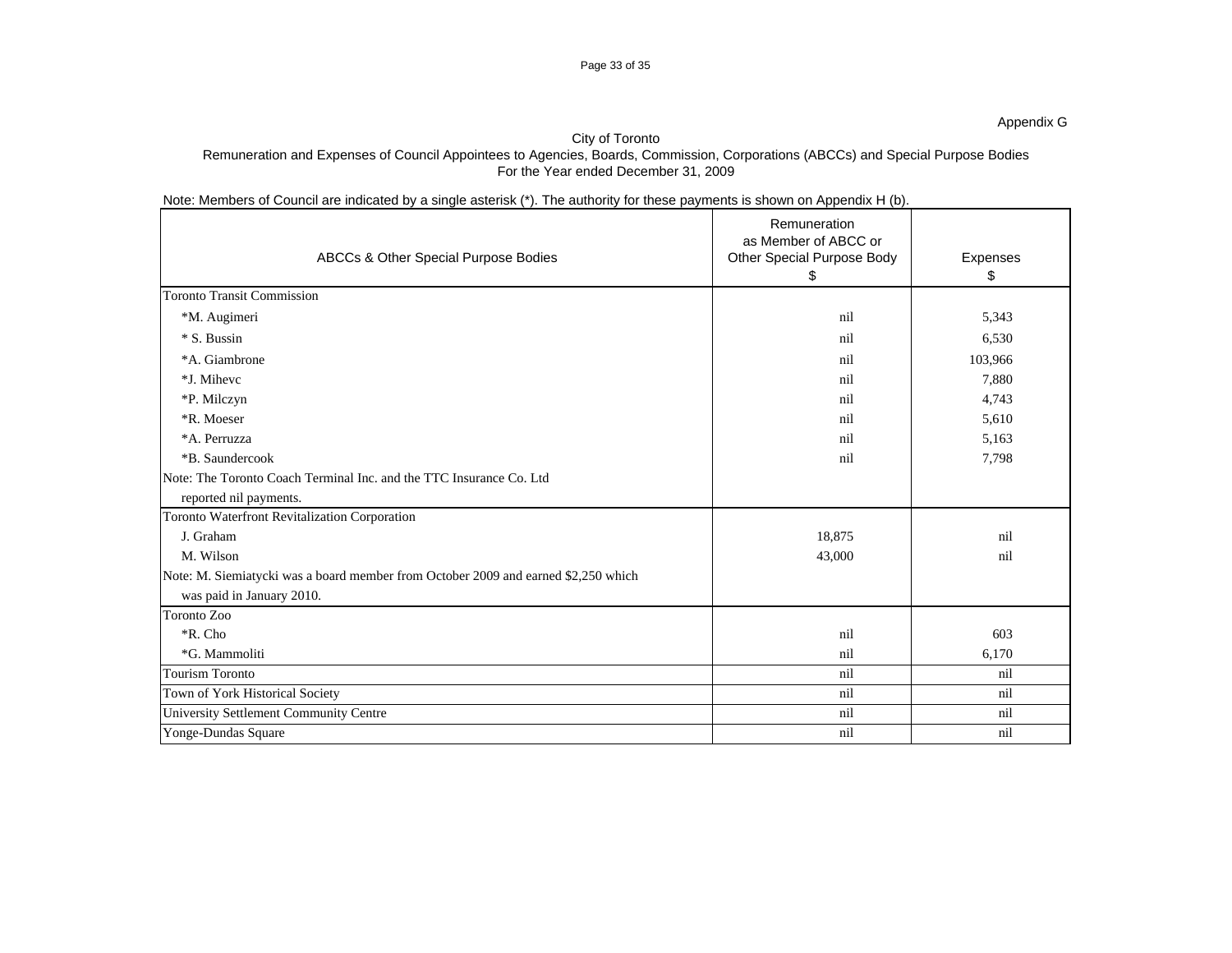### Appendix H

### City of Toronto Authority for Payment of Remuneration and Expenses For the Year ended December 31, 2009

# (a) Members of Council

- Administration Committee Report No. 13, Clause 3, as adopted by Council on June 7-9, 2000, and Administration Committee Report No. 19, Clause 4, as adopted by Toronto City Council at its regular meeting on October 3-5, 2000, and its Special Meeting of October 6, 10 and 11, 2000, for Conditions of Employment - Council Staff Members.
- Administration Committee Report No. 14, Clause 2, as adopted by Toronto City Council on November 26-28, 2002, regarding the new Municipal Act 2003 adjustment to elected officials salary, pension and benefits. The new Municipal Act eliminated the one-third tax free portion of an elected official salary. The adjustment increased the gross salary for Councillors to \$82,097.64 and for the Mayor to \$139,197.90, effective January 1, 2003, thereby ensuring that their normal net pay was maintained.
- Policy and Finance Committee Report No. 6, Clause 57, adopted as amended by Toronto City Council on July 25-27, 2006, regarding the compensation review of Elected Officials. The salary level of Councillors and the Mayor was set, effective January 1, 2007, at the greater of their current compensation or the 75th percentile of the comparator market group as at January 1st of each new term, being \$95,000 for Councillors and \$160,000 for the Mayor. This compensation is to be increased annually, beginning in January 1,2008, by the increase in the Statistics Canada's Toronto Consumer Price Index, as calculated by the Deputy City Manager and Chief Financial Officer and based on the previous year's average.
- Policy and Finance Committee Report No. 6, Clause 56, as adopted by Toronto City Council on July 25-27, 2006, for the Conditions of Employment for Council staff.
- Executive Committee Report No. 22 Clause 7, titled Councillor Expense Policy, adopted as amended by Council on July 15-17, 2008. This policy provides requirements and procedures related to expenses payable from each Councillor's \$53,100 discretionary office expense budget.
- Executive Committee Report No. 22 Clause 6, titled Report on Issues Arising Out of Operation of Members Code of Conduct and Complaint Protocol, adopted by Toronto City Council on July 15, 16 and 17, 2008, permitting Members of Council to accept sponsorships and donations for Council Member-Organized Community Events to a limit of \$10,000 ( in cash or in-kind) for all events per year.